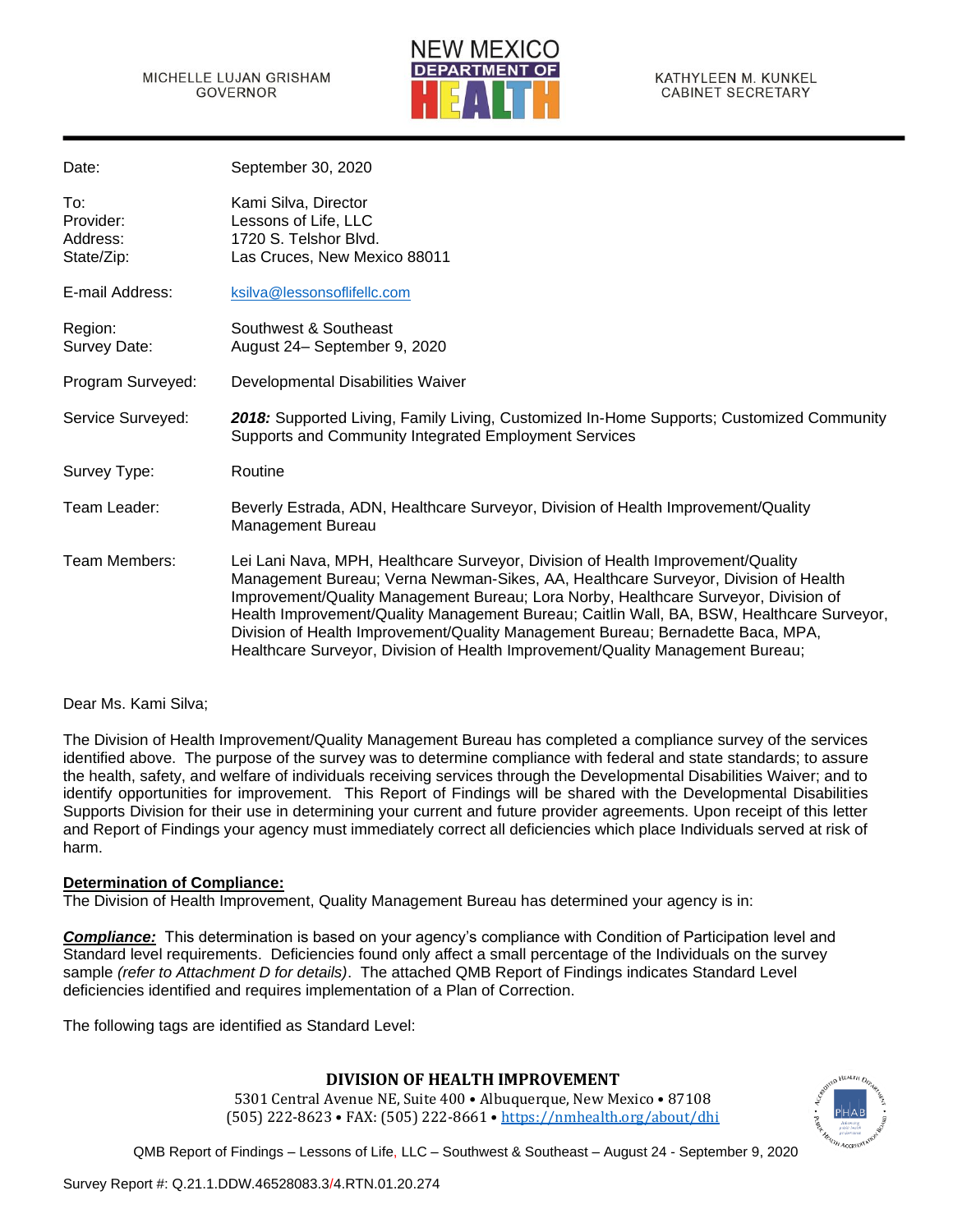- Tag # 1A22 Agency Personnel Competency
- Tag # 1A43.1 General Events Reporting: Individual Reporting
- Tag # LS25 Residential Health & Safety (Supported Living / Family Living / Intensive Medical Living)

# **Plan of Correction:**

The attached Report of Findings identifies the deficiencies found during your agency's on-site compliance review. You are required to complete and implement a Plan of Correction. Your agency has a total of 45 business days (10 business days to submit your POC for approval and 35 days to implement your *approved* Plan of Correction) from the receipt of this letter.

You were provided information during the exit meeting portion of your on-site survey. Please refer to this information (Attachment A) for specific instruction on completing your Plan of Correction. At a minimum your Plan of Correction should address the following for each Tag cited:

# **Corrective Action for Current Citation**:

• How is the deficiency going to be corrected? (i.e. obtained documents, retrain staff, individuals and/or staff no longer in service, void/adjusts completed, etc.) This can be specific to each deficiency cited or if possible an overall correction, i.e. all documents will be requested and filed as appropriate.

# **On-going Quality Assurance/Quality Improvement Processes:**

- What is going to be done on an ongoing basis? (i.e. file reviews, etc.)
- How many individuals is this going to effect? (i.e. percentage of individuals reviewed, number of files reviewed, etc.)
- How often will this be completed? (i.e. weekly, monthly, quarterly, etc.)
- Who is responsible? (responsible position within your agency)
- What steps will be taken if issues are found? (i.e. retraining, requesting documents, filing RORA, etc.)
- How is this integrated in your agency's QIS, QI Committee reviews and annual report?

# **Submission of your Plan of Correction:**

Please submit your agency's Plan of Correction in the available space on the two right-hand columns of the Report of Findings. *(See attachment "A" for additional guidance in completing the Plan of Correction)*.

Within 10 business days of receipt of this letter your agency Plan of Correction must be submitted to the parties below:

- **1. Quality Management Bureau, Attention: Monica Valdez, Plan of Correction Coordinator in any of the following ways:**
	- a. Electronically at [MonicaE.Valdez@state.nm.us](mailto:MonicaE.Valdez@state.nm.us) *(preferred method)*
	- b. Fax to 505-222-8661, or
	- c. Mail to POC Coordinator, 5301 Central Ave NE Suite 400, Albuquerque, New Mexico 87108

## **2. Developmental Disabilities Supports Division Regional Office for region of service surveyed**

Upon notification from QMB that your *Plan of Correction has been approved*, you must implement all remedies and corrective actions to come into compliance. If your Plan of Correction is denied, you must resubmit a revised plan as soon as possible for approval, as your POC approval and all remedies must be completed within 45 business days of the receipt of this letter.

Failure to submit your POC within the allotted 10 business days or complete and implement your Plan of Correction within the total 45 business days allowed may result in the imposition of a \$200 per day Civil Monetary Penalty until it is received, completed and/or implemented.

## **Billing Deficiencies:**

If you have deficiencies noted in this report of findings under the *Service Domain: Medicaid Billing/Reimbursement*, you must complete a "Void/Adjust" claim or remit the identified overpayment via a check within 30 calendar days of the date of this letter to HSD/OIG/PIU, *though this is not the preferred method of payment*. If you choose to pay via check,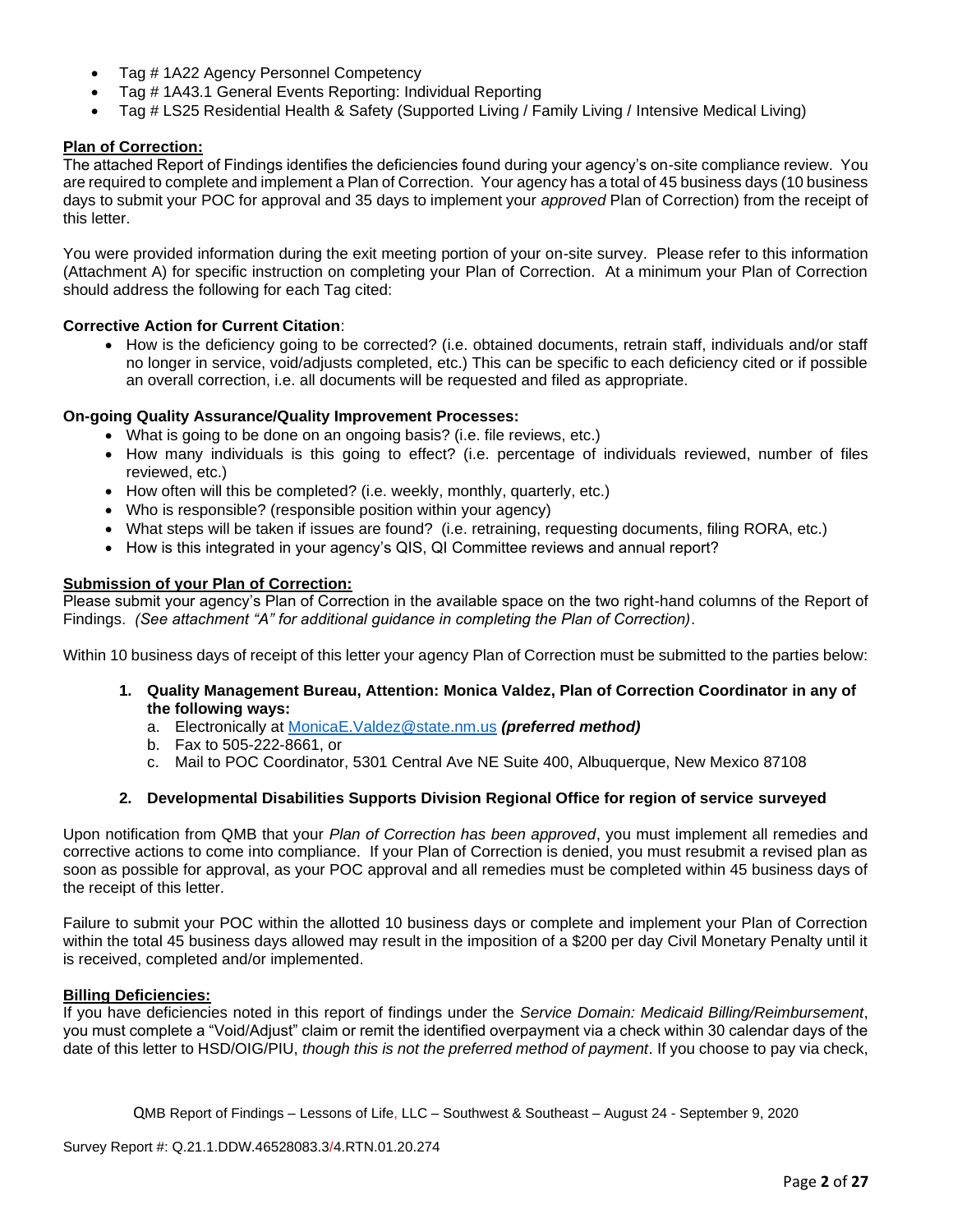please include a copy of this letter with the payment. Make the check payable to the New Mexico Human Services Department and mail to:

> Attention: *Lisa Medina-Lujan* HSD/OIG/Program Integrity Unit 1474 Rodeo Road Santa Fe, New Mexico 87505

If you have questions and would like to speak with someone at HSD/OIG/PIU, please contact:

*Lisa Medina-Lujan [\(Lisa.medina-lujan@state.nm.us\)](mailto:Lisa.medina-lujan@state.nm.us)*

Please be advised that there is a one-week lag period for applying payments received by check to Void/Adjust claims. During this lag period, your other claim payments may be applied to the amount you owe even though you have sent a refund, reducing your payment amount. For this reason, we recommend that you allow the system to recover the overpayment instead of sending in a check.

# **Request for Informal Reconsideration of Findings (IRF):**

If you disagree with a finding of deficient practice, you have 10 business days upon receipt of this notice to request an IRF. Submit your request for an IRF in writing to:

> ATTN: QMB Bureau Chief Request for Informal Reconsideration of Findings 5301 Central Ave NE Suite #400 Albuquerque, NM 87108 Attention: IRF request/QMB

See Attachment "C" for additional guidance in completing the request for Informal Reconsideration of Findings. The request for an IRF will not delay the implementation of your Plan of Correction which must be completed within 45 total business days (10 business days to submit your POC for approval and 35 days to implement your *approved* Plan of Correction). Providers may not appeal the nature or interpretation of the standard or regulation, the team composition or sampling methodology. If the IRF approves the modification or removal of a finding, you will be advised of any changes.

Please contact the Plan of Correction Coordinator, Monica Valdez at 505-273-1930 or email at: [MonicaE.Valdez@state.nm.us](mailto:MonicaE.Valdez@state.nm.us) if you have questions about the Report of Findings or Plan of Correction. Thank you for your cooperation and for the work you perform.

Sincerely,

Beverly Estrada, ADN

Beverly Estrada, ADN Team Lead/Healthcare Surveyor Division of Health Improvement Quality Management Bureau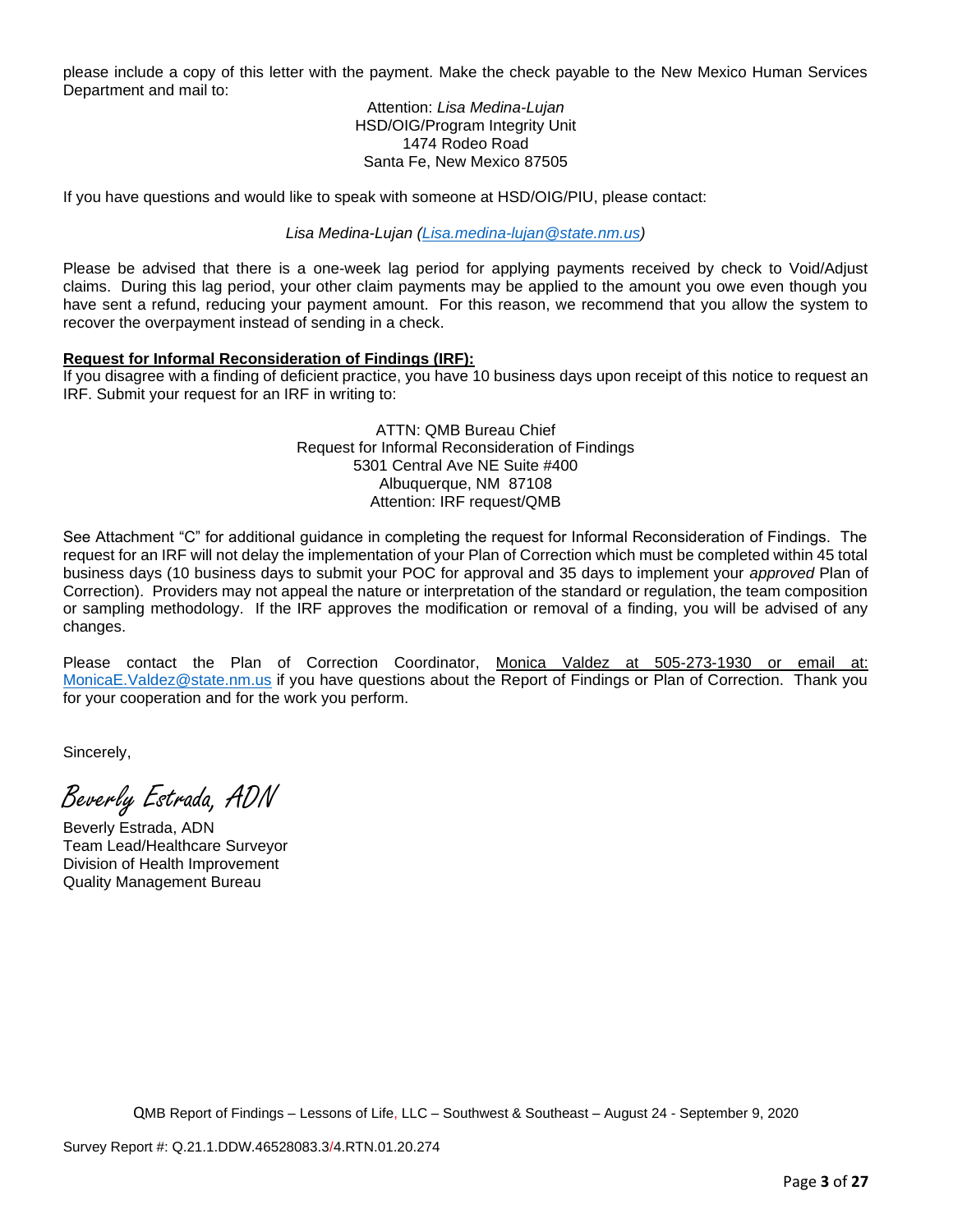#### **Survey Process Employed:**

Administrative Review Start Date: August 24, 2020

Contact: **Lessons of Life, LLC** Kami Silva, Director

> **DOH/DHI/QMB** Beverly Estrada, ADN, Team Lead/Healthcare Surveyor

On-site Entrance Conference Date: August 25, 2020

Present: **Lessons of Life, LLC**

Exit Conference Date: September 8, 2020

Kami Silva, Director Julie Russell, Service Coordinator Jaime Ortega, Rep Payee

**DOH/DHI/QMB**

Beverly Estrada, ADN, Team Lead/Healthcare Surveyor Lei Lani Nava, MPH, Healthcare Surveyor Verna Newman-Sikes, AA, Healthcare Surveyor Lora Norby, Healthcare Surveyor Caitlin Wall, BA, BSW, Healthcare Surveyor

Present: **Lessons of Life, LLC** Kami Silva, Director

**DOH/DHI/QMB**

Beverly Estrada, ADN, Team Lead/Healthcare Surveyor Lei Lani Nava, MPH, Healthcare Surveyor Verna Newman-Sikes, AA, Healthcare Surveyor Lora Norby, Healthcare Surveyor Caitlin Wall, BA, BSW, Healthcare Surveyor Amanda Castañeda-Holguin, MPH, Healthcare Surveyor Supervisor

**DDSD - SW Regional Office** 

Angie Brooks, Regional Director

Total Sample Size: 24

Administrative Locations Visited: 0 (*Note: No administrative locations visited due to COVID-19 Public Health Emergency*)

0 - *Jackson* Class Members - Non-*Jackson* Class Members - Supported Living - Family Living - Customized In-Home Supports - Customized Community Supports

4 - Community Integrated Employment

Total Homes Observed by Video 19 *(Note: No home visits conducted due to COVID- 19*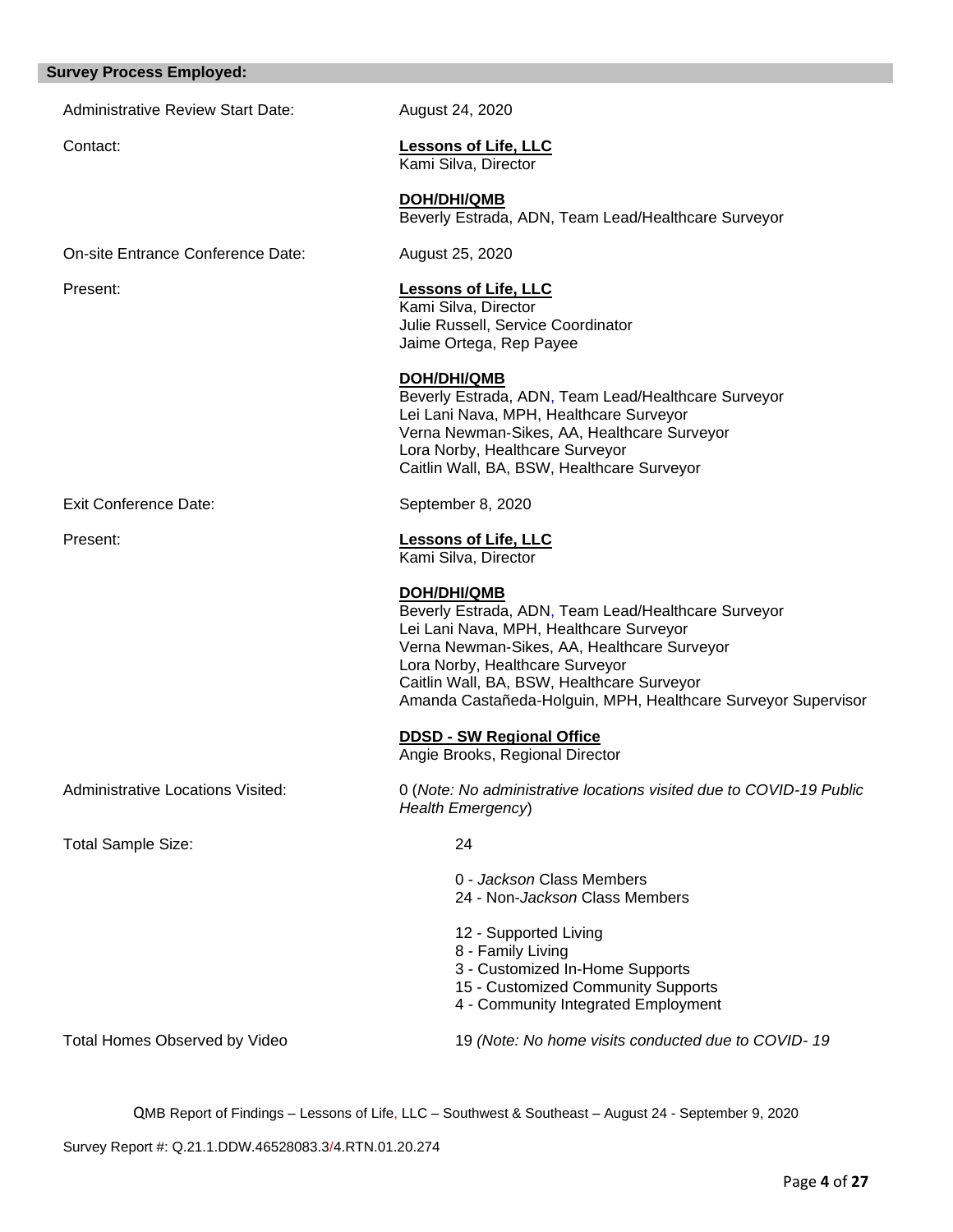|                                                              | Public Health Emergency, however, Video Observations were<br>conducted)                             |
|--------------------------------------------------------------|-----------------------------------------------------------------------------------------------------|
| Supported Living Observed by Video<br>❖                      | 12                                                                                                  |
| Family Living Observed by Video<br>❖                         | 7<br>Note: The following Individuals share a FL<br>residence:<br>$\geq$ #10, 11                     |
| Persons Served Records Reviewed                              | 24                                                                                                  |
| Persons Served Interviewed                                   | 14 (Note: Interviews conducted by video / phone due to<br>COVID-19 Public Health Emergency)         |
| Persons Served Observed                                      | 7 (Note: 7 Individuals chose not to participate in interviews,<br>however, were observed via video) |
| Persons Served Not Seen and/or Not Available                 | 3 (Note: 3 Individuals were not available during the on-site<br>survey)                             |
| Direct Support Personnel Records Reviewed                    | 142                                                                                                 |
| Direct Support Personnel Interviewed                         | 24 (Note: Interviews conducted by video / phone due to<br>COVID-19 Public Health Emergency)         |
| Substitute Care/Respite Personnel<br><b>Records Reviewed</b> | 23                                                                                                  |
| Service Coordinator Records Reviewed                         | 5                                                                                                   |
| Nurse Interview                                              | 1                                                                                                   |

Administrative Processes and Records Reviewed:

- Medicaid Billing/Reimbursement Records for all Services Provided
- Accreditation Records
- Oversight of Individual Funds
- Individual Medical and Program Case Files, including, but not limited to:
	- <sup>o</sup>Individual Service Plans
	- **Progress on Identified Outcomes**
	- <sup>o</sup>Healthcare Plans
	- Medication Administration Records
	- Medical Emergency Response Plans
	- Therapy Evaluations and Plans
	- Healthcare Documentation Regarding Appointments and Required Follow-Up Other Required Health Information
- Internal Incident Management Reports and System Process / General Events Reports
- Personnel Files, including nursing and subcontracted staff
- Staff Training Records, Including Competency Interviews with Staff
- Agency Policy and Procedure Manual
- Caregiver Criminal History Screening Records
- Consolidated Online Registry/Employee Abuse Registry
- Human Rights Committee Notes and Meeting Minutes
- Evacuation Drills of Residences and Service Locations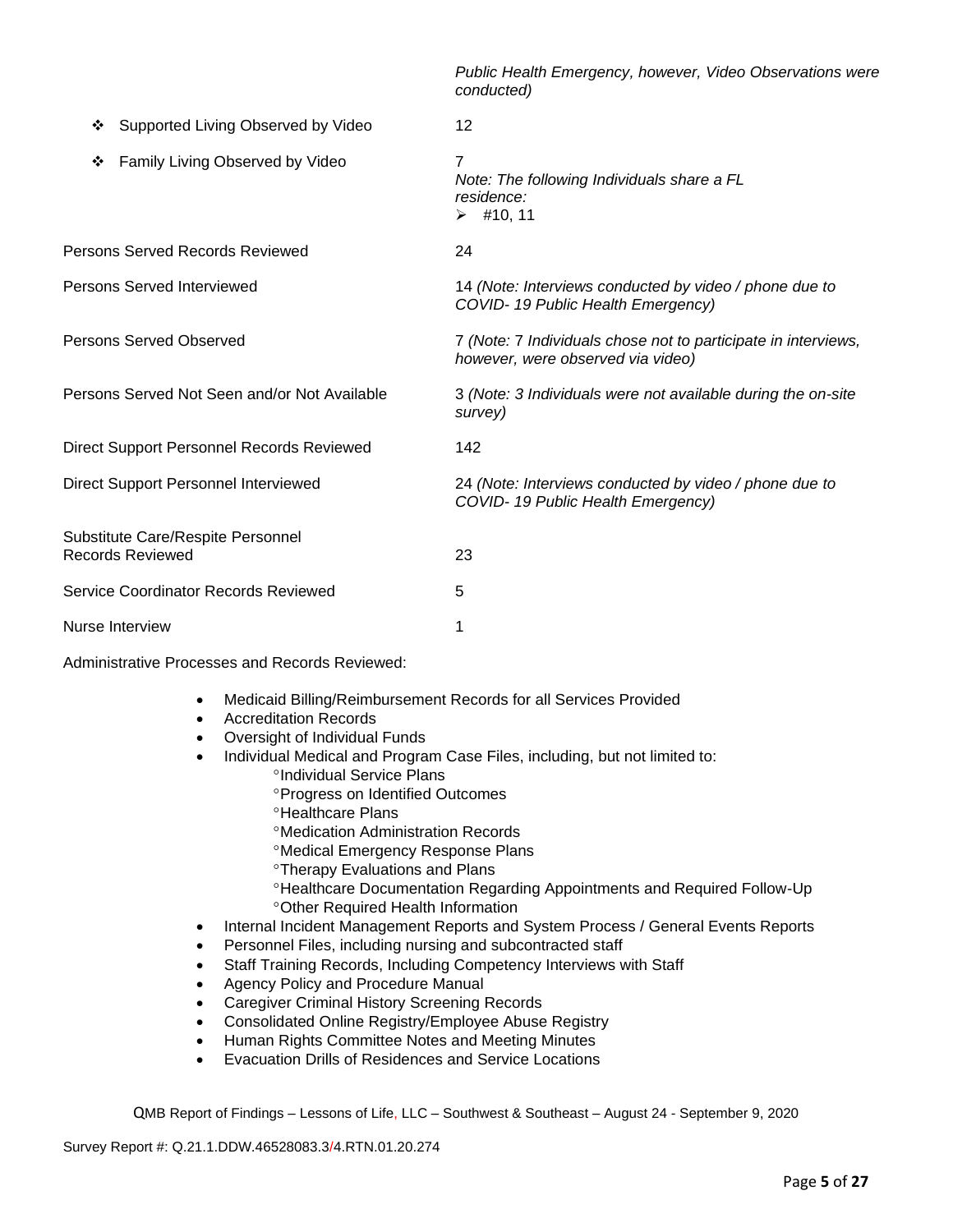- Quality Assurance / Improvement Plan
- CC: Distribution List: DOH Division of Health Improvement DOH - Developmental Disabilities Supports Division DOH - Office of Internal Audit HSD - Medical Assistance Division NM Attorney General's Office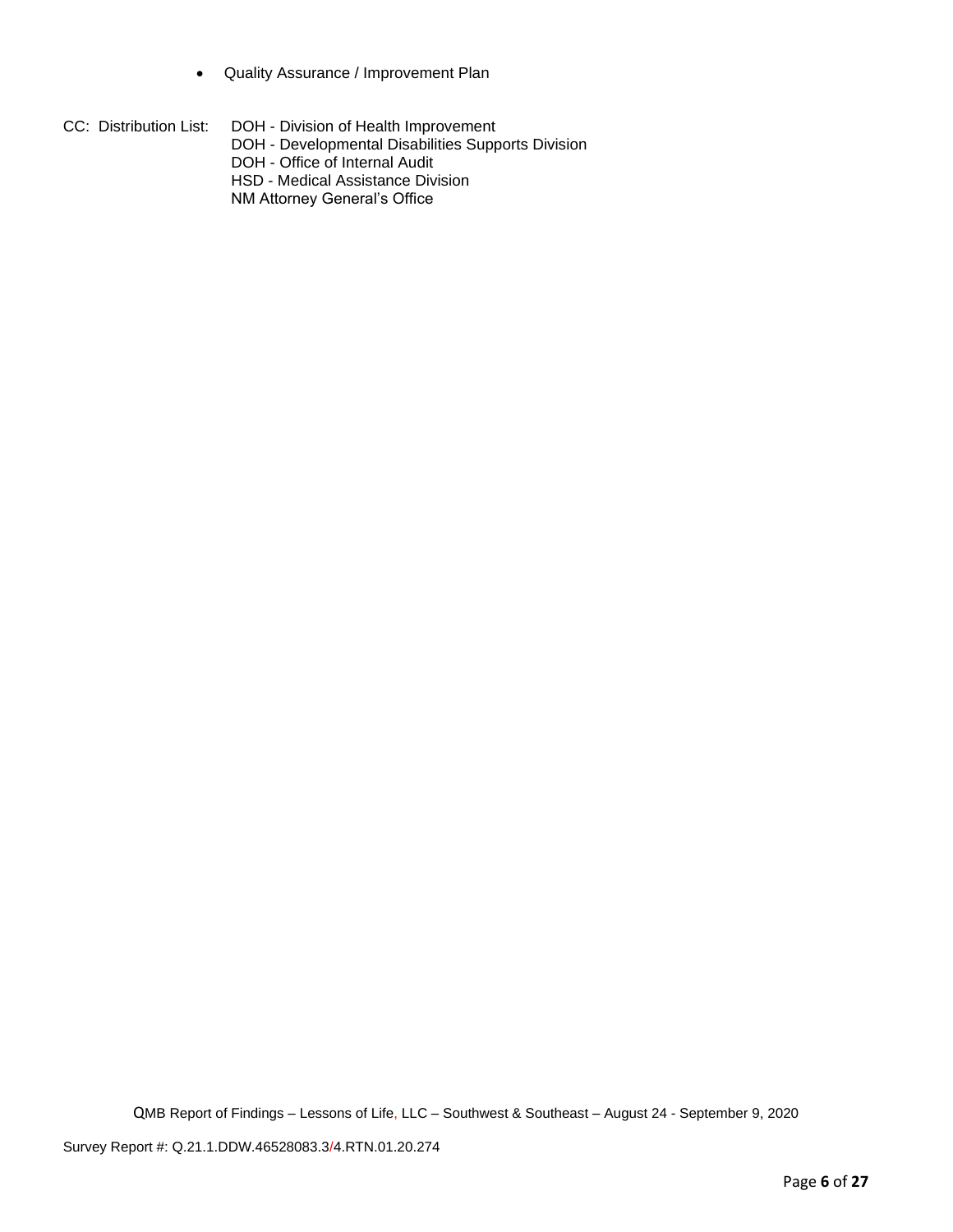# **Attachment A**

# **Provider Instructions for Completing the QMB Plan of Correction (POC) Process**

# *Introduction:*

After a QMB Compliance Survey, your QMB Report of Findings will be sent to you via e-mail.

Each provider must develop and implement a Plan of Correction (POC) that identifies specific quality assurance and quality improvement activities the agency will implement to correct deficiencies and prevent continued deficiencies and non-compliance.

Agencies must submit their Plan of Correction within ten (10) business days from the date you receive the QMB Report of Findings. (Providers who do not submit a POC within 10 business days may be referred to the DDSD Regional Office for purposes of contract management or the Internal Review Committee [IRC] for possible actions or sanctions).

Agencies must fully implement their approved Plan of Correction within 45 business days (10 business days to submit your POC for approval and 35 days to implement your approved Plan of Correction) from the date they receive the QMB Report of Findings. Providers who fail to complete a POC within the 45-business days allowed will be referred to the IRC for possible actions or sanctions.

If you have questions about the Plan of Correction process, call the Plan of Correction Coordinator at 505-273-1930 or email at [MonicaE.Valdez@state.nm.us.](mailto:MonicaE.Valdez@state.nm.us) Requests for technical assistance must be requested through your Regional DDSD Office.

The POC process cannot resolve disputes regarding findings. If you wish to dispute a finding on the official Report of Findings, you must file an Informal Reconsideration of Findings (IRF) request within ten (10) business days of receiving your report. Please note that you must still submit a POC for findings that are in question (see Attachment C).

## *Instructions for Completing Agency POC:*

# *Required Content*

Your Plan of Correction should provide a step-by-step description of the methods to correct each deficient practice cited to prevent recurrence and information that ensures the regulation cited comes into and remains in compliance. The remedies noted in your POC are expected to be added to your Agency's required, annual Quality Assurance (QA) Plan.

If a deficiency has already been corrected since the on-site survey, the plan should state how it was corrected, the completion date (date the correction was accomplished), and how possible recurrence of the deficiency will be prevented.

*The following details should be considered when developing your Plan of Correction:*

#### *The Plan of Correction must address each deficiency cited in the Report of Findings unless otherwise noted with a "No Plan of Correction Required statement." The Plan of Correction must address the five (5) areas listed below:*

- 1. How the specific and realistic corrective action will be accomplished for individuals found to have been affected by the deficient practice.
- 2. How the agency will identify other individuals who have the potential to be affected by the same deficient practice, and how the agency will act to protect those individuals in similar situations.
- 3. What Quality Assurance measures will be put into place and what systemic changes made to ensure the deficient practice will not recur.
- 4. Indicate how the agency plans to monitor its performance to make certain solutions are sustained. The agency must develop a QA plan for ensuring correction is achieved and sustained. This QA plan must be implemented, and the corrective action is evaluated for its effectiveness. The plan of correction is integrated into the agency quality assurance system; and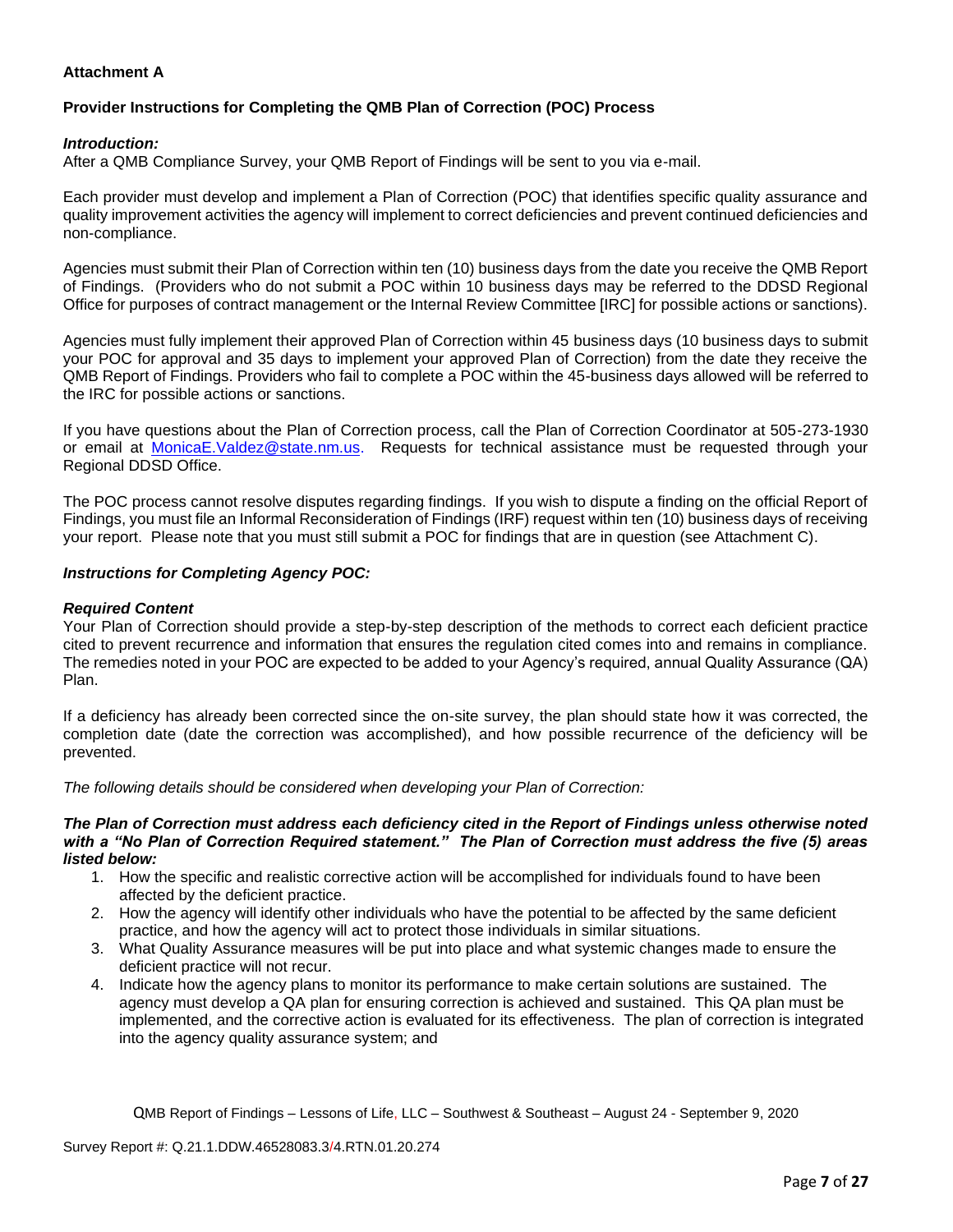5. Include dates when corrective actions will be completed. The corrective action completion dates must be acceptable to the State.

*The following details should be considered when developing your Plan of Correction:*

- Details about how and when Individual Served, agency personnel and administrative and service delivery site files are audited by agency personnel to ensure they contain required documents;
- Information about how medication administration records are reviewed to verify they contain all required information before they are distributed to service sites, as they are being used, and after they are completed;
- Your processes for ensuring that all required agency personnel are trained on required DDSD required trainings;
- How accuracy in billing/reimbursement documentation is assured;
- How health, safety is assured;
- For Case Management providers, how Individual Service Plans are reviewed to verify they meet requirements, how the timeliness of level of care (LOC) packet submissions and consumer visits are tracked;
- Your process for gathering, analyzing and responding to quality data indicators; and,
- Details about Quality Targets in various areas, current status, analyses about why targets were not met, and remedies implemented.

*Note:* **Instruction or in-service of staff alone may not be a sufficient plan of correction.** This is a good first step toward correction, but additional steps must be taken to ensure the deficiency is corrected and will not recur.

## *Completion Dates*

- The plan of correction must include a **completion date** (entered in the far right-hand column) for each finding. Be sure the date is **realistic** in the amount of time your Agency will need to correct the deficiency; not to exceed 45 total business days.
- Direct care issues should be corrected immediately and monitored appropriately.
- Some deficiencies may require a staged plan to accomplish total correction.
- Deficiencies requiring replacement of equipment, etc., may require more time to accomplish correction but should show reasonable time frames.

## *Initial Submission of the Plan of Correction Requirements*

- 1. The Plan of Correction must be completed on the official QMB Survey Report of Findings/Plan of Correction Form and received by QMB within ten (10) business days from the date you received the report of findings.
- 2. For questions about the POC process, call the POC Coordinator, Monica Valdez at 505-273-1930 or email at [MonicaE.Valdez@state.nm.us](mailto:MonicaE.Valdez@state.nm.us) for assistance.
- 3. For Technical Assistance (TA) in developing or implementing your POC, contact your Regional DDSD Office.
- 4. Submit your POC to Monica Valdez, POC Coordinator in any of the following ways:
	- a. Electronically at [MonicaE.Valdez@state.nm.us](mailto:MonicaE.Valdez@state.nm.us) *(preferred method)*
	- b. Fax to 505-222-8661, or
	- c. Mail to POC Coordinator, 5301 Central Ave NE Suite 400, Albuquerque, New Mexico 87108
- 5. *Do not submit supporting documentation* (evidence of compliance) to QMB *until after* your POC has been approved by the QMB.
- 6. QMB will notify you when your POC has been "approved" or "denied."
	- a. During this time, whether your POC is "approved," or "denied," you will have a maximum of 45-business days from the date of receipt of your Report of Findings to correct all survey deficiencies.
	- b. If your POC is denied, it must be revised and resubmitted as soon as possible, as the 45-business day limit is in effect.
	- c. If your POC is denied a second time your agency may be referred to the Internal Review Committee.
	- d. You will receive written confirmation when your POC has been approved by QMB and a final deadline for completion of your POC.
	- e. Please note that all POC correspondence will be sent electronically unless otherwise requested.
- 7. Failure to submit your POC within 10 business days without prior approval of an extension by QMB will result in a referral to the Internal Review Committee and the possible implementation of monetary penalties and/or sanctions.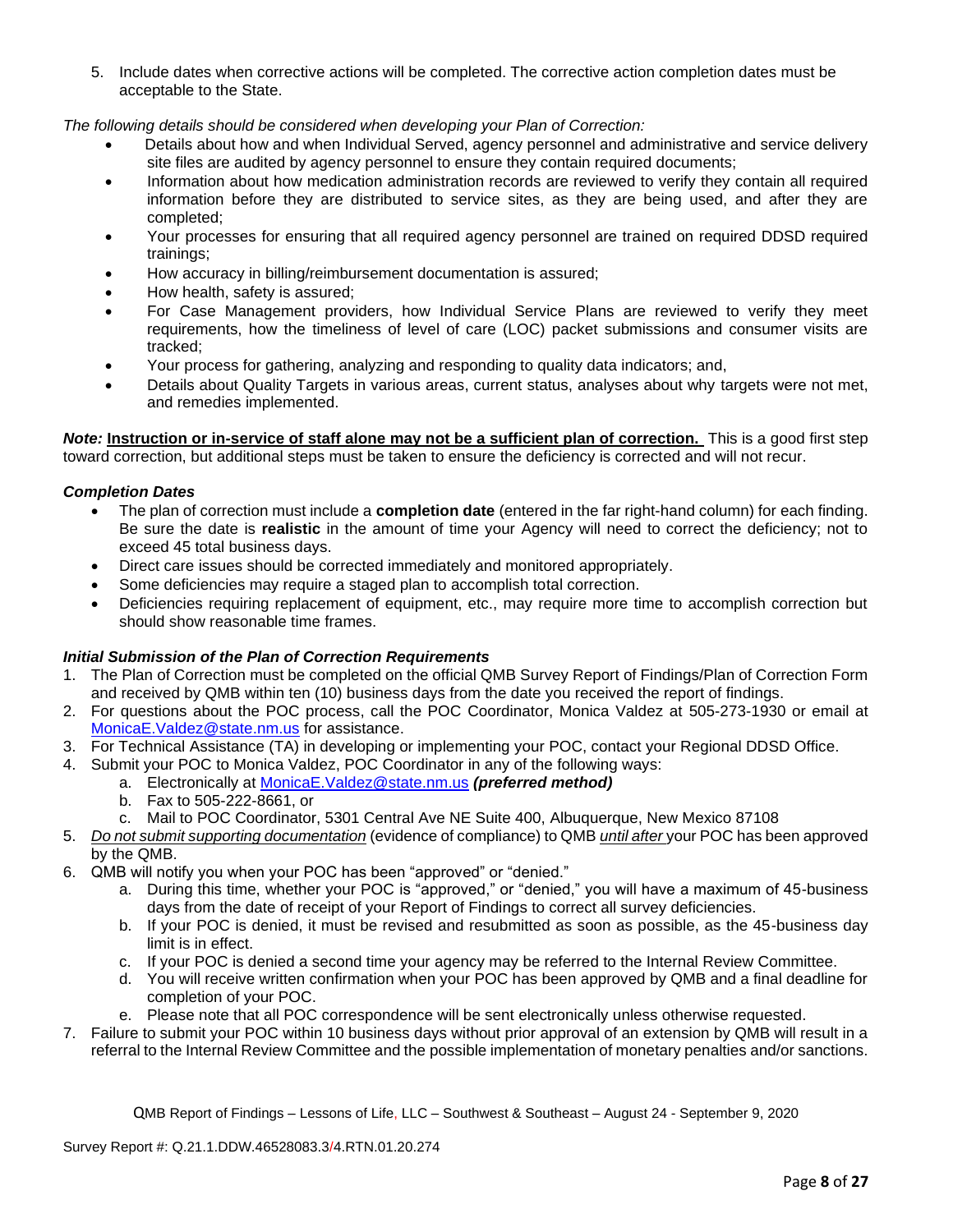# *POC Document Submission Requirements*

Once your POC has been approved by the QMB Plan of Correction Coordinator you must submit copies of documents as evidence that all deficiencies have been corrected, as follows.

- 1. Your internal documents are due within a *maximum* of 45-business days of receipt of your Report of Findings.
- 2. It is preferred that you submit your documents via USPS or other carrier (scanned and saved to CD/DVD disc, flash drive, etc.). If documents containing HIPAA Protected Health Information (PHI) documents must be submitted through S-Comm (Therap), Fax or Postal System, do not send PHI directly to NMDOH email accounts. If the documents do not contain protected Health information (PHI) then you may submit your documents electronically scanned and attached to e-mails.
- 3. All submitted documents *must be annotated*; please be sure the tag numbers and Identification numbers are indicated on each document submitted. Documents which are not annotated with the Tag number and Identification number may not be accepted.
- 4. Do not submit original documents; Please provide copies or scanned electronic files for evidence. Originals must be maintained in the agency file(s) per DDSD Standards.
- 5. In lieu of some documents, you may submit copies of file or home audit forms that clearly indicate cited deficiencies have been corrected, other attestations of correction must be approved by the Plan of Correction Coordinator prior to their submission.
- 6. When billing deficiencies are cited, you must provide documentation to justify billing and/or void and adjust forms submitted to Xerox State Healthcare, LLC for the deficiencies cited in the Report of Findings.

**Revisions, Modifications or Extensions to your Plan of Correction (post QMB approval) must be made in writing and submitted to the Plan of Correction Coordinator, prior to the completion date and are approved on a case-by-case basis. No changes may be made to your POC or the timeframes for implementation without written approval of the POC Coordinator.**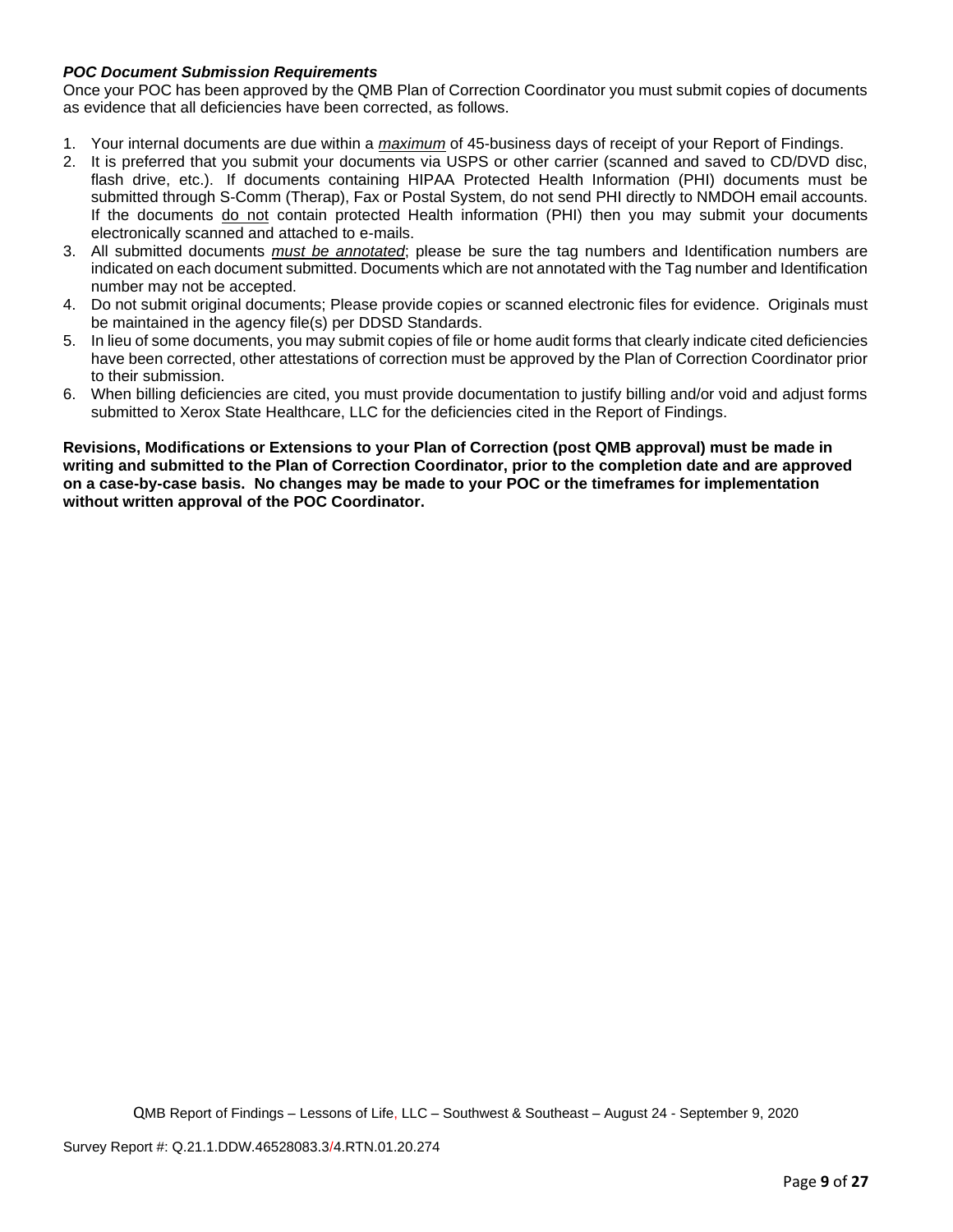# **Department of Health, Division of Health Improvement QMB Determination of Compliance Process**

The Division of Health Improvement, Quality Management Bureau (QMB) surveys compliance of the Developmental Disabilities Waiver (DDW) standards and other state and federal regulations. For the purpose of the LCA / CI survey the CMS waiver assurances have been grouped into four (4) Service Domains: Plan of Care (ISP Implementation); Qualified Providers; Health, Welfare and Safety; and Administrative Oversight (note that Administrative Oversight listed in this document is not the same as the CMS assurance of Administrative Authority. Used in this context it is related to the agency's operational policies and procedures, Quality Assurance system and Medicaid billing and reimbursement processes.)

The QMB Determination of Compliance process is based on provider compliance or non-compliance with standards and regulations identified during the on-site survey process and as reported in the QMB Report of Findings. All areas reviewed by QMB have been agreed to by DDSD and DHI/QMB and are reflective of CMS requirements. All deficiencies (non-compliance with standards and regulations) are identified and cited as either a Standard level deficiency or a Condition of Participation level deficiency in the QMB Reports of Findings. All deficiencies require corrective action when non-compliance is identified.

Each deficiency in your Report of Findings has been predetermined to be a Standard Level Deficiency, a Condition of Participation Level Deficiency, if below 85% compliance or a non-negotiable Condition of Participation Level Deficiency. Your Agency's overall Compliance Determination is based on a Scope and Severity Scale which takes into account the number of Standard and Condition Level Tags cited as well as the percentage of Individuals affected in the sample.

# **Conditions of Participation (CoPs)**

CoPs are based on the Centers for Medicare and Medicaid Services, Home and Community-Based Waiver required assurances, in addition to the New Mexico Developmental Disability Waiver (DDW) Service Standards. The Division of Health Improvement (DHI), in conjunction with the Developmental Disability Support Division (DDSD), has identified certain deficiencies that have the potential to be a Condition of Participation Level, if the tag falls below 85% compliance based on the number of people affected. Additionally, there are what are called nonnegotiable Conditions of Participation, regardless if one person or multiple people are affected. In this context, a CoP is defined as an essential / fundamental regulation or standard, which when out of compliance directly affects the health and welfare of the Individuals served. If no deficiencies within a Tag are at the level of a CoP, it is cited as a Standard Level Deficiency.

# *Service Domains and CoPs for Living Care Arrangements and Community Inclusion are as follows:*

**Service Domain: Service Plan: ISP Implementation -** *Services are delivered in accordance with the service plan, including type, scope, amount, duration and frequency specified in the service plan.*

## **Potential Condition of Participation Level Tags, if compliance is below 85%:**

- **1A08.3 –** Administrative Case File: Individual Service Plan / ISP Components
- **1A32 –** Administrative Case File: Individual Service Plan Implementation
- **LS14 –** Residential Service Delivery Site Case File (ISP and Healthcare Requirements)
- **IS14 –** CCS / CIES Service Delivery Site Case File (ISP and Healthcare Requirements)

**Service Domain: Qualified Providers -** *The State monitors non-licensed/non-certified providers to assure adherence to waiver requirements. The State implements its policies and procedures for verifying that provider training is conducted in accordance with State requirements and the approved waiver.*

## **Potential Condition of Participation Level Tags, if compliance is below 85%:**

• **1A20 -** Direct Support Personnel Training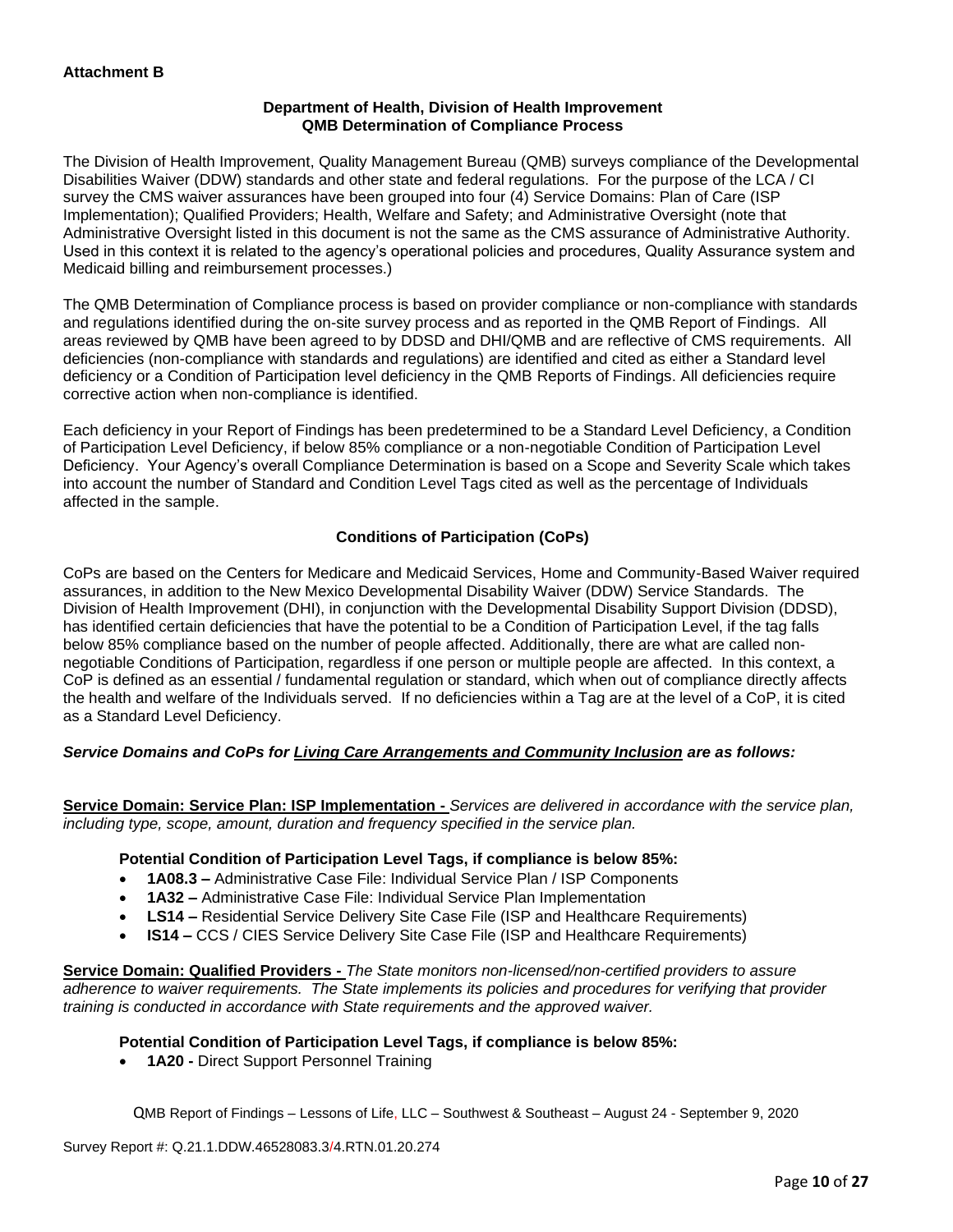- **1A22 -** Agency Personnel Competency
- **1A37 –** Individual Specific Training

# **Non-Negotiable Condition of Participation Level Tags (one or more Individuals are cited):**

- **1A25.1 –** Caregiver Criminal History Screening
- **1A26.1 –** Consolidated On-line Registry Employee Abuse Registry

**Service Domain: Health, Welfare and Safety -** *The State, on an ongoing basis, identifies, addresses and seeks to prevent occurrences of abuse, neglect and exploitation. Individuals shall be afforded their basic human rights. The provider supports individuals to access needed healthcare services in a timely manner.*

# **Potential Condition of Participation Level Tags, if compliance is below 85%:**

- **1A08.2 –** Administrative Case File: Healthcare Requirements & Follow-up
- **1A09 –** Medication Delivery Routine Medication Administration
- **1A09.1 –** Medication Delivery PRN Medication Administration
- **1A15.2 –** Administrative Case File: Healthcare Documentation (Therap and Required Plans)

# **Non-Negotiable Condition of Participation Level Tags (one or more Individuals are cited):**

- **1A05 –** General Requirements / Agency Policy and Procedure Requirements
- **1A07 –** Social Security Income (SSI) Payments
- **1A09.2 –** Medication Delivery Nurse Approval for PRN Medication
- **1A15 –** Healthcare Coordination Nurse Availability / Knowledge
- **1A31 –** Client Rights/Human Rights
- **LS25.1 –** Residential Reqts. (Physical Environment Supported Living / Family Living / Intensive Medical Living)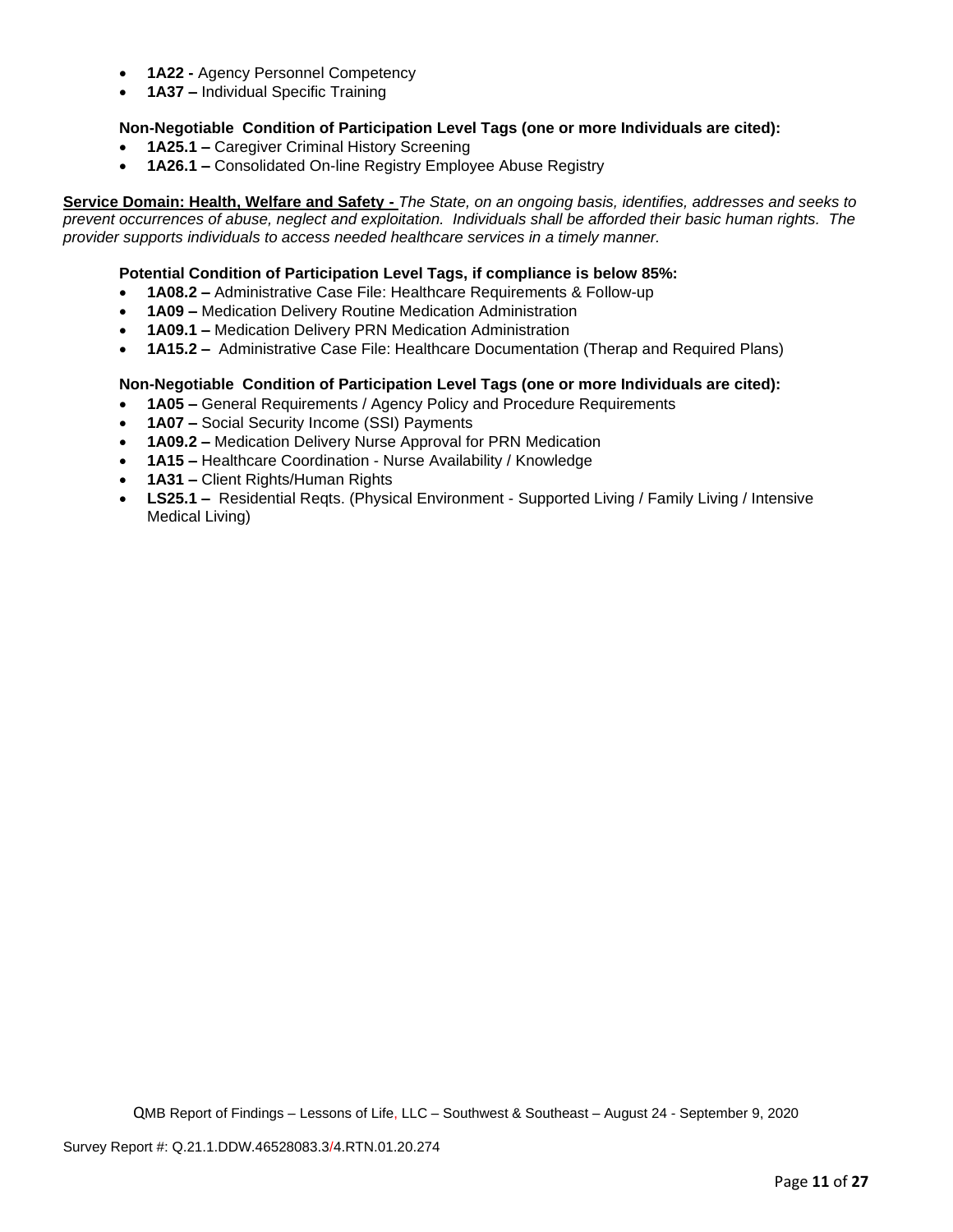# **Attachment C**

#### **Guidelines for the Provider Informal Reconsideration of Finding (IRF) Process**

#### **Introduction:**

Throughout the QMB Survey process, surveyors are openly communicating with providers. Open communication means surveyors have clarified issues and/or requested missing information before completing the review through the use of the signed/dated "Document Request," or "Administrative Needs," etc. forms. Regardless, there may still be instances where the provider disagrees with a specific finding. Providers may use the following process to informally dispute a finding.

#### **Instructions:**

- 1. The Informal Reconsideration of the Finding (IRF) request must be received in writing to the QMB Bureau Chief **within 10 business days** of receipt of the final Report of Findings **(***Note: No extensions are granted for the IRF)***.**
- 2. The written request for an IRF *must* be completed on the QMB Request for Informal Reconsideration of Finding form available on the QMB website: <https://nmhealth.org/about/dhi/cbp/irf/>
- 3. The written request for an IRF must specify in detail the request for reconsideration and why the finding is inaccurate.
- 4. The IRF request must include all supporting documentation or evidence.
- 5. If you have questions about the IRF process, email the IRF Chairperson, Valerie V. Valdez at [valerie.valdez@state.nm.us](mailto:valerie.valdez@state.nm.us) for assistance.

#### **The following limitations apply to the IRF process:**

- The written request for an IRF and all supporting evidence must be received within 10 business days.
- Findings based on evidence requested during the survey and not provided may not be subject to reconsideration.
- The supporting documentation must be new evidence not previously reviewed or requested by the survey team.
- Providers must continue to complete their Plan of Correction during the IRF process
- Providers may not request an IRF to challenge the sampling methodology.
- Providers may not request an IRF based on disagreement with the nature of the standard or regulation.
- Providers may not request an IRF to challenge the team composition.
- Providers may not request an IRF to challenge the DHI/QMB determination of compliance or the length of their DDSD provider contract.

A Provider forfeits the right to an IRF if the request is not received within 10 business days of receiving the report and/or does not include all supporting documentation or evidence to show compliance with the standards and regulations.

The IRF Committee will review the request; the Provider will be notified in writing of the ruling; no face-to-face meeting will be conducted.

When a Provider requests that a finding be reconsidered, it does not stop or delay the Plan of Correction process. **Providers must continue to complete the Plan of Correction, including the finding in dispute regardless of the IRF status.** If a finding is removed or modified, it will be noted and removed or modified from the Report of Findings. It should be noted that in some cases a Plan of Correction may be completed prior to the IRF process being completed. The provider will be notified in writing on the decisions of the IRF committee.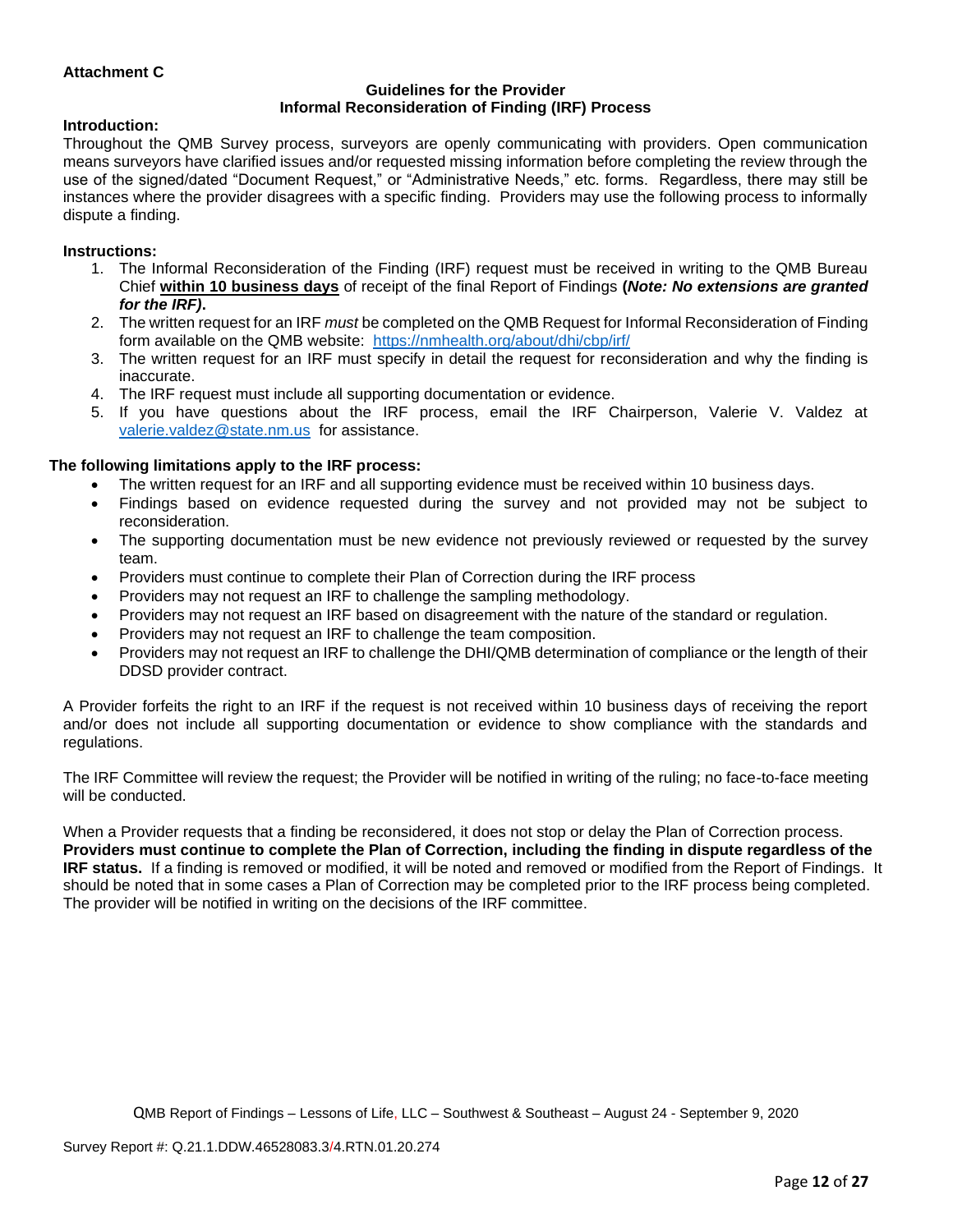# **QMB Determinations of Compliance**

# **Compliance:**

The QMB determination of *Compliance* indicates that a provider has either no deficiencies found during a survey or that no deficiencies at the Condition of Participation Level were found. The agency has obtained a level of compliance such that there is a minimal potential for harm to individuals' health and safety. To qualify for a determination of *Compliance*, the provider must have received no Conditions of Participation Level Deficiencies and have a minimal number of Individuals on the sample affected by the findings indicated in the Standards Level Tags.

# **Partial-Compliance with Standard Level Tags:**

The QMB determination of *Partial-Compliance with Standard Level Tags* indicates that a provider is in compliance with all Condition of Participation Level deficiencies but is out of compliance with a certain percentage of Standard Level deficiencies. This partial-compliance, if not corrected, may result in a negative outcome or the potential for more than minimal harm to individuals' health and safety. There are two ways to receive a determination of Partial Compliance with Standard Level Tags:

- 1. Your Report of Findings includes 16 or fewer Standards Level Tags with between 75% and 100% of the survey sample affected in any tag.
- 2. Your Report of Findings includes 17 or more Standard Level Tags with between 50% to 74% of the survey sample affected in any tag.

# **Partial-Compliance with Standard Level Tags and Condition of Participation Level Tags:**

The QMB determination of *Partial-Compliance with Standard Level Tags and Condition of Participation Level Tags*  indicates that a provider is out of compliance with one to five (1 – 5) Condition of Participation Level Tags. This partial-compliance, if not corrected, may result in a serious negative outcome or the potential for more than minimal harm to individuals' health and safety.

## **Non-Compliance:**

The QMB determination of *Non-Compliance* indicates a provider is significantly out of compliance with both Standard Level deficiencies and Conditions of Participation level deficiencies. This non-compliance, if not corrected, may result in a serious negative outcome or the potential for more than minimal harm to individuals' health and safety. There are three ways an agency can receive a determination of Non-Compliance:

- 1. Your Report of Findings includes 17 or more total Tags with 0 to 5 Condition of Participation Level Tags with 75% to 100% of the survey sample affected in any Condition of Participation Level tag.
- 2. Your Report of Findings includes any amount of Standard Level Tags with 6 or more Condition of Participation Level Tags.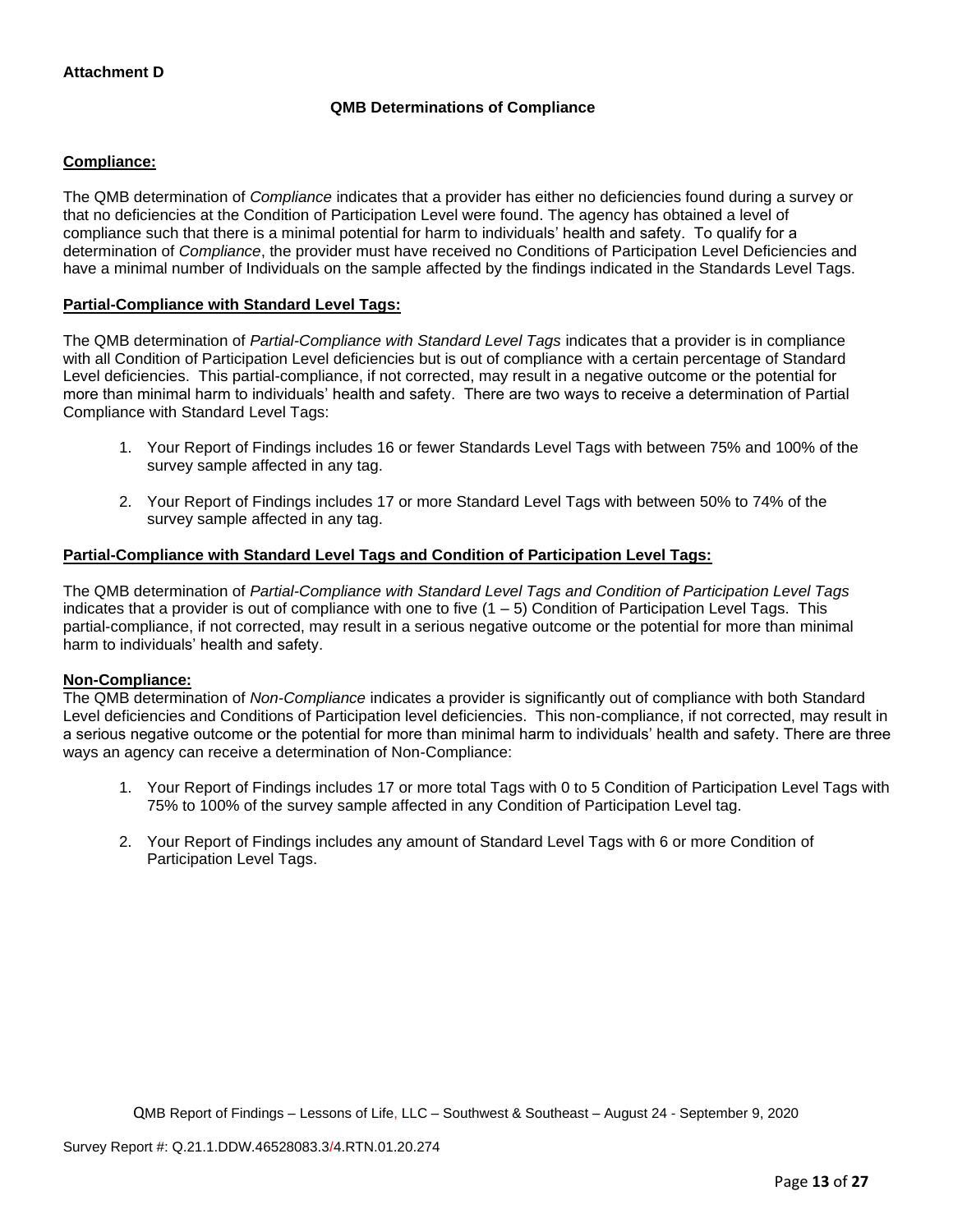| Compliance                                                                                                 | <b>Weighting</b>                                                                                                              |                                                                                                                                 |                                                                                                                          |                                                                                                                        |                                                                                                                                |                                                                                                                             |                                                                                                               |
|------------------------------------------------------------------------------------------------------------|-------------------------------------------------------------------------------------------------------------------------------|---------------------------------------------------------------------------------------------------------------------------------|--------------------------------------------------------------------------------------------------------------------------|------------------------------------------------------------------------------------------------------------------------|--------------------------------------------------------------------------------------------------------------------------------|-----------------------------------------------------------------------------------------------------------------------------|---------------------------------------------------------------------------------------------------------------|
| <b>Determination</b>                                                                                       |                                                                                                                               | LOW                                                                                                                             |                                                                                                                          | <b>MEDIUM</b>                                                                                                          |                                                                                                                                |                                                                                                                             | <b>HIGH</b>                                                                                                   |
| <b>Total Tags:</b>                                                                                         | up to 16                                                                                                                      | 17 or more                                                                                                                      | up to 16                                                                                                                 | 17 or more                                                                                                             | <b>Any Amount</b>                                                                                                              | 17 or more                                                                                                                  | <b>Any Amount</b>                                                                                             |
|                                                                                                            | and                                                                                                                           | and                                                                                                                             | and                                                                                                                      | and                                                                                                                    | And/or                                                                                                                         | and                                                                                                                         | And/or                                                                                                        |
| <b>COP Level Tags:</b>                                                                                     | 0 COP                                                                                                                         | 0 COP                                                                                                                           | 0 COP                                                                                                                    | 0 COP                                                                                                                  | 1 to 5 COP                                                                                                                     | 0 to 5 CoPs                                                                                                                 | 6 or more COP                                                                                                 |
|                                                                                                            | and                                                                                                                           | and                                                                                                                             | and                                                                                                                      | and                                                                                                                    |                                                                                                                                | and                                                                                                                         |                                                                                                               |
| Sample Affected:                                                                                           | 0 to 74%                                                                                                                      | 0 to 49%                                                                                                                        | 75 to 100%                                                                                                               | 50 to 74%                                                                                                              |                                                                                                                                | 75 to 100%                                                                                                                  |                                                                                                               |
| "Non-Compliance"                                                                                           |                                                                                                                               |                                                                                                                                 |                                                                                                                          |                                                                                                                        |                                                                                                                                | 17 or more<br><b>Total Tags with</b><br>75 to 100% of<br>the Individuals<br>in the sample<br>cited in any CoP<br>Level tag. | Any Amount of<br><b>Standard Level</b><br>Tags and 6 or<br>more Conditions<br>of Participation<br>Level Tags. |
| "Partial Compliance<br>with Standard Level<br>tags and Condition of<br><b>Participation Level</b><br>Tags" |                                                                                                                               |                                                                                                                                 |                                                                                                                          |                                                                                                                        | <b>Any Amount</b><br><b>Standard Level</b><br>Tags, plus 1 to 5<br><b>Conditions of</b><br><b>Participation Level</b><br>tags. |                                                                                                                             |                                                                                                               |
| "Partial Compliance<br>with Standard Level<br>tags"                                                        |                                                                                                                               |                                                                                                                                 | up to 16<br><b>Standard Level</b><br>Tags with 75 to<br>100% of the<br>individuals in<br>the sample cited<br>in any tag. | 17 or more<br><b>Standard Level</b><br>Tags with 50 to<br>74% of the<br>individuals in<br>the sample cited<br>any tag. |                                                                                                                                |                                                                                                                             |                                                                                                               |
| "Compliance"                                                                                               | Up to 16<br><b>Standard Level</b><br>Tags with 0 to<br><b>74% of the</b><br>individuals in<br>the sample<br>cited in any tag. | 17 or more<br><b>Standard Level</b><br>Tags with 0 to<br><b>49% of the</b><br>individuals in<br>the sample cited<br>in any tag. |                                                                                                                          |                                                                                                                        |                                                                                                                                |                                                                                                                             |                                                                                                               |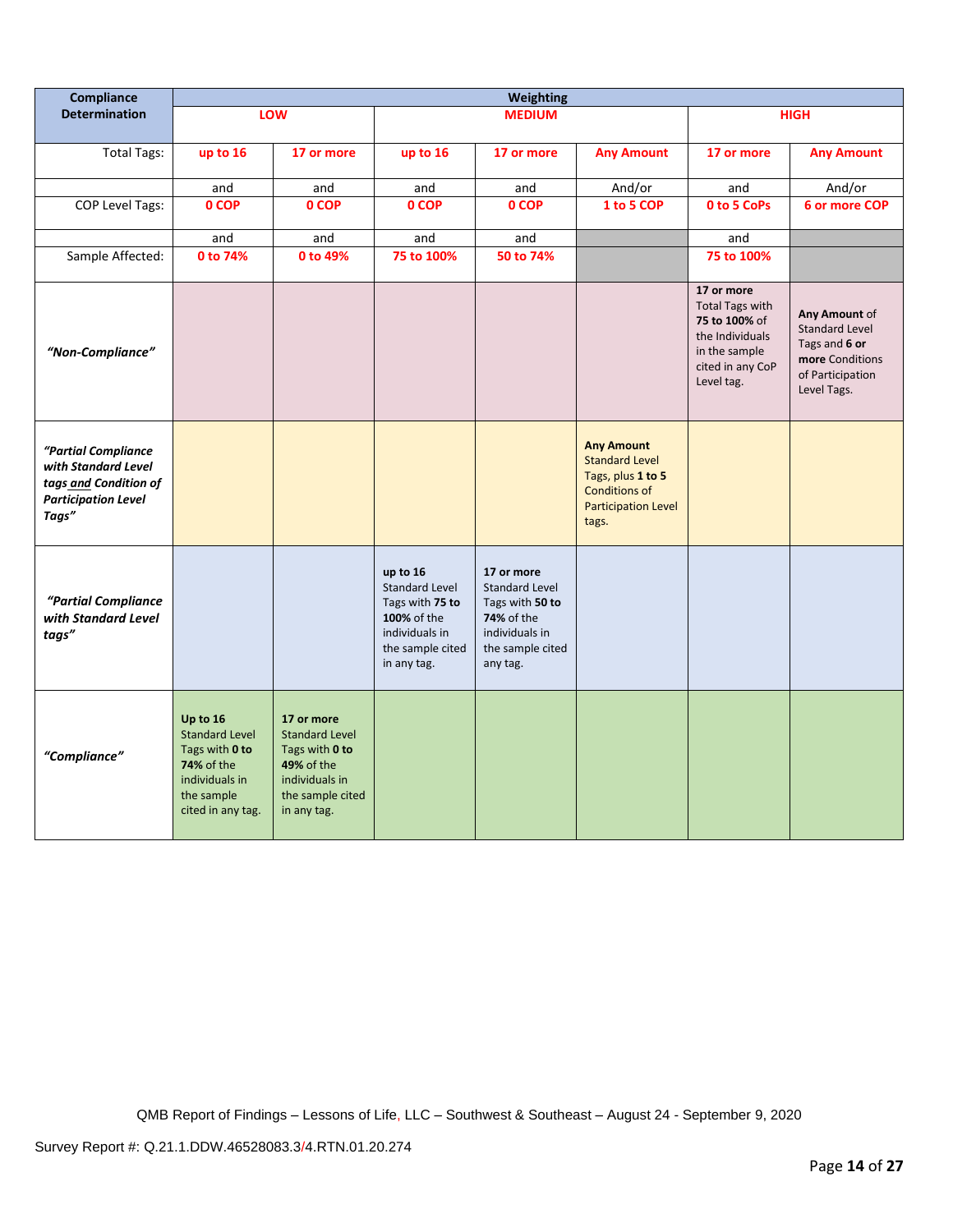**Agency: Lessons of Life, LLC - Southwest and Southeast Regions** Program: Developmental Disabilities Waiver<br>Service: 2018: Supported Living, Family Liv 2018: Supported Living, Family Living, Customized In-Home Supports, Customized Community Supports, and Community Integrated Employment Services

Survey Type: Routine<br>
Survey Date: August **Survey Date: August 24 – September 9, 2020**

| <b>Standard of Care</b>                                                                                                                                                                                                                                                                                                                                                                                                                                                                                                                                                                                              | <b>Deficiencies</b>                                                                                                                                                                                                                                                                                                                                                                                                                                                                   | Agency Plan of Correction, On-going QA/QI<br>and Responsible Party                                                                                                                                                                                          | <b>Completion</b><br><b>Date</b> |
|----------------------------------------------------------------------------------------------------------------------------------------------------------------------------------------------------------------------------------------------------------------------------------------------------------------------------------------------------------------------------------------------------------------------------------------------------------------------------------------------------------------------------------------------------------------------------------------------------------------------|---------------------------------------------------------------------------------------------------------------------------------------------------------------------------------------------------------------------------------------------------------------------------------------------------------------------------------------------------------------------------------------------------------------------------------------------------------------------------------------|-------------------------------------------------------------------------------------------------------------------------------------------------------------------------------------------------------------------------------------------------------------|----------------------------------|
|                                                                                                                                                                                                                                                                                                                                                                                                                                                                                                                                                                                                                      |                                                                                                                                                                                                                                                                                                                                                                                                                                                                                       | Service Domain: Qualified Providers - The State monitors non-licensed/non-certified providers to assure adherence to waiver requirements. The State                                                                                                         |                                  |
|                                                                                                                                                                                                                                                                                                                                                                                                                                                                                                                                                                                                                      |                                                                                                                                                                                                                                                                                                                                                                                                                                                                                       | implements its policies and procedures for verifying that provider training is conducted in accordance with State requirements and the approved waiver.                                                                                                     |                                  |
| Tag #1A22 Agency Personnel Competency                                                                                                                                                                                                                                                                                                                                                                                                                                                                                                                                                                                | <b>Standard Level Deficiency</b>                                                                                                                                                                                                                                                                                                                                                                                                                                                      |                                                                                                                                                                                                                                                             |                                  |
| Developmental Disabilities (DD) Waiver<br>Service Standards 2/26/2018; Re-Issue:<br>12/28/2018; Eff 1/1/2019<br>Chapter 13: Nursing Services 13.2.11<br><b>Training and Implementation of Plans:</b><br>1. RNs and LPNs are required to provide<br>Individual Specific Training (IST) regarding<br><b>HCPs and MERPs.</b><br>2. The agency nurse is required to deliver and                                                                                                                                                                                                                                          | Based on interview, the Agency did not ensure<br>training competencies were met for 2 of 24<br>Direct Support Personnel.<br>When DSP were asked, if they received<br>training on the Individual's Individual<br>Service Plan and what the plan covered, the<br>following was reported:                                                                                                                                                                                                | Provider:<br><b>State your Plan of Correction for the</b><br>deficiencies cited in this tag here (How is the<br>deficiency going to be corrected? This can be<br>specific to each deficiency cited or if possible an<br>overall correction?): $\rightarrow$ |                                  |
| document training for DSP/DSS regarding the<br>healthcare interventions/strategies and MERPs<br>that the DSP are responsible to implement,<br>clearly indicating level of competency achieved<br>by each trainee as described in Chapter 17.10<br>Individual-Specific Training.                                                                                                                                                                                                                                                                                                                                      | • DSP #634 stated, "No, I was involved in<br>meeting but haven't received new ISP that<br>started August 20th." (Individual #2)<br>• DSP #634 stated, "I haven't seen her ISP.<br>No." (Individual #5)                                                                                                                                                                                                                                                                                | <b>Provider:</b><br><b>Enter your ongoing Quality</b><br><b>Assurance/Quality Improvement</b>                                                                                                                                                               |                                  |
| <b>Chapter 17: Training Requirement</b><br>17.10 Individual-Specific Training: The<br>following are elements of IST: defined<br>standards of performance, curriculum tailored<br>to teach skills and knowledge necessary to<br>meet those standards of performance, and<br>formal examination or demonstration to verify<br>standards of performance, using the<br>established DDSD training levels of<br>awareness, knowledge, and skill.<br>Reaching an awareness level may be<br>accomplished by reading plans or other<br>information. The trainee is cognizant of<br>information related to a person's specific | When DSP were asked, if the Individual had<br>a Positive Behavioral Supports Plan<br>(PBSP), have you been trained on the PBSP<br>and what does the plan cover, the following<br>was reported:<br>• DSP #634 stated, "Yes, I believe he does. I<br>haven't seen the new one. I'm not fully<br>aware of what the plans covers." According<br>to the Individual Specific Training Section of<br>the ISP the Individual requires a Positive<br>Behavioral Supports Plan. (Individual #2) | processes as it related to this tag number<br>here (What is going to be done? How many<br>individuals is this going to affect? How often will<br>this be completed? Who is responsible? What<br>steps will be taken if issues are found?): $\rightarrow$    |                                  |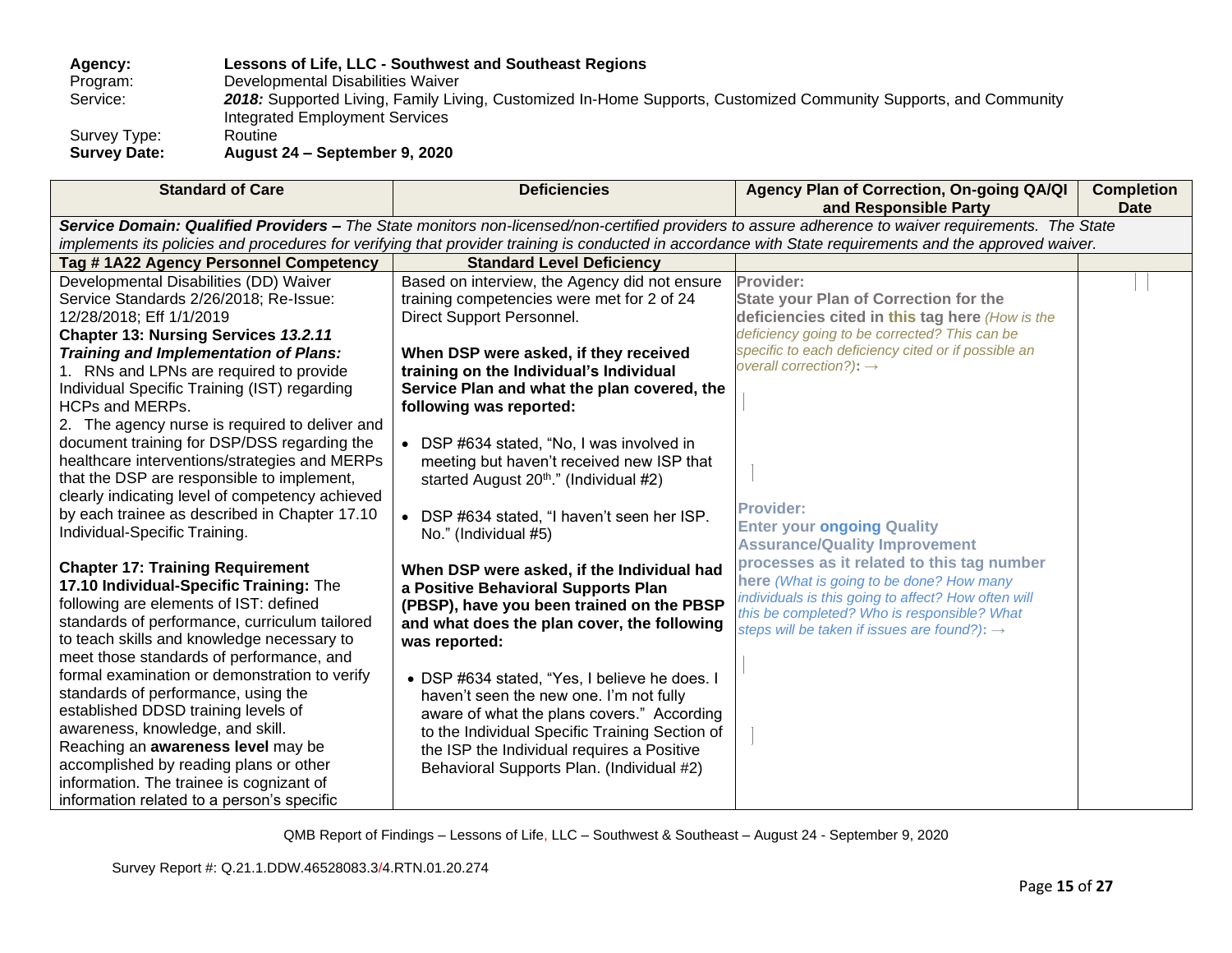| • DSP #634 stated, "Yes, I haven't seen the  |
|----------------------------------------------|
|                                              |
| plan. I would try to soothe her and support  |
| her. No, haven't been trained." According to |
| the Individual Specific Training Section of  |
| the ISP the Individual requires a Positive   |
| Behavioral Supports Plan. (Individual #5)    |
|                                              |
| When DSP were asked, if the Individual's     |
| had Health Care Plans, where could they be   |
| located and if they had been trained, the    |
| following was reported:                      |
|                                              |
| • DSP #510 stated, "No." As indicated by the |
| Electronic Comprehensive Health              |
| Assessment Tool, the Individual requires a   |
| Health Care Plan for Seizures. (Individual   |
| #6)                                          |
|                                              |
| When DSP were asked, if the Individual's     |
| had Medical Emergency Response Plans         |
|                                              |
| and where could they be located, the         |
| following was reported, the following was    |
| reported:                                    |
|                                              |
| • DSP #510 stated, "No." As indicated by the |
| Electronic Comprehensive Health              |
| Assessment Tool, the Individual requires a   |
| Medical Emergency Response Plan for          |
| Seizures. (Individual #6)                    |
|                                              |
|                                              |
|                                              |
|                                              |
|                                              |
|                                              |
|                                              |
|                                              |
|                                              |
|                                              |
|                                              |
|                                              |
|                                              |
|                                              |
|                                              |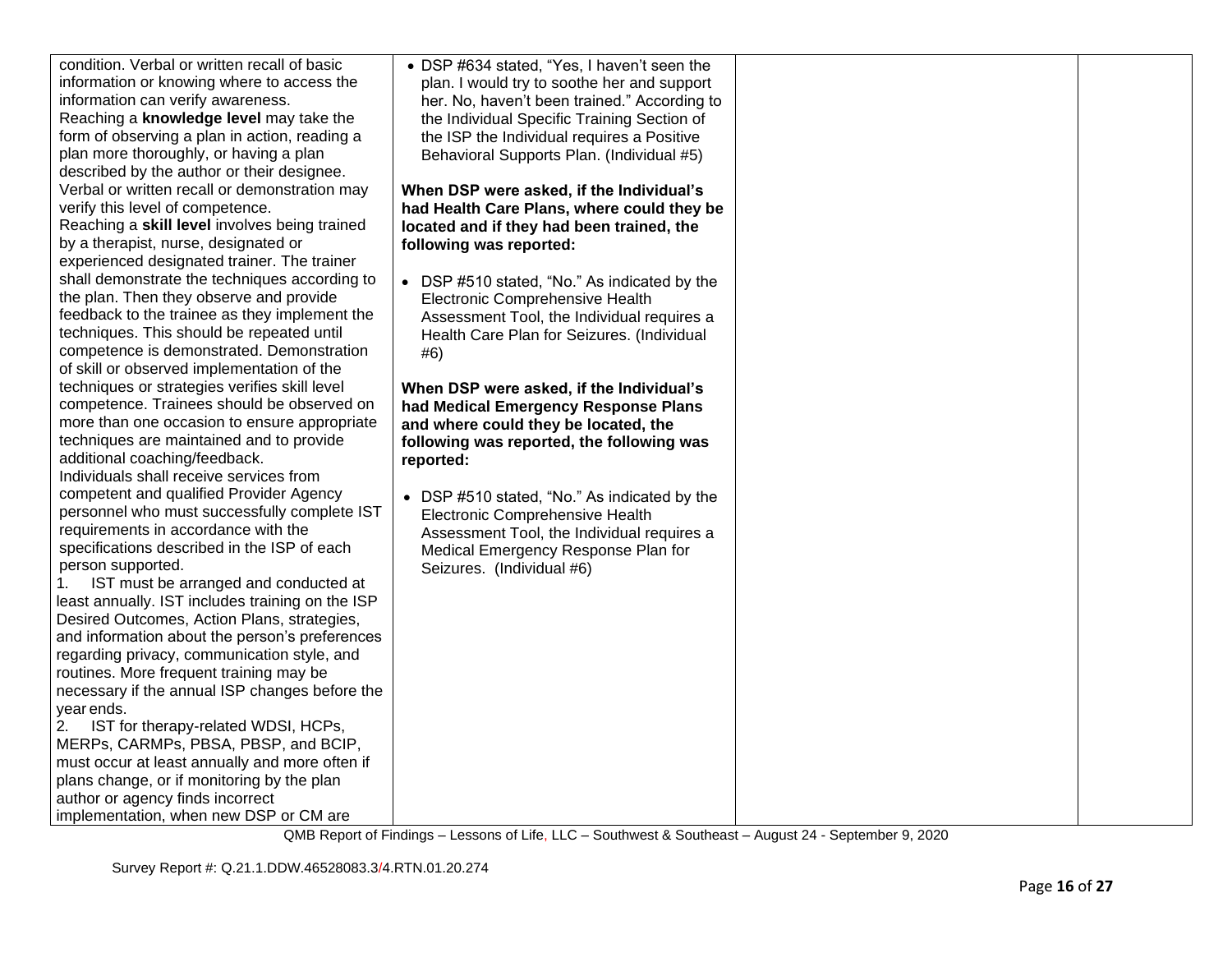| assigned to work with a person, or when an<br>existing DSP or CM requires a refresher.<br>3. The competency level of the training is<br>based on the IST section of the ISP.<br>4. The person should be present for and<br>involved in IST whenever possible.<br>5. Provider Agencies are responsible for<br>tracking of IST requirements.<br>6. Provider Agencies must arrange and<br>ensure that DSP's are trained on the contents<br>of the plans in accordance with timelines<br>indicated in the Individual-Specific Training<br>Requirements: Support Plans section of the<br>ISP and notify the plan authors when new DSP<br>are hired to arrange for trainings.<br>7. If a therapist, BSC, nurse, or other author of<br>a plan, healthcare or otherwise, chooses to<br>designate a trainer, that person is still<br>responsible for providing the curriculum to the<br>designated trainer. The author of the plan is<br>also responsible for ensuring the designated<br>trainer is verifying competency in alignment<br>with their curriculum, doing periodic quality<br>assurance checks with their designated trainer,<br>and re-certifying the designated trainer at least<br>annually and/or when there is a change to a<br>person's plan. |  |  |
|--------------------------------------------------------------------------------------------------------------------------------------------------------------------------------------------------------------------------------------------------------------------------------------------------------------------------------------------------------------------------------------------------------------------------------------------------------------------------------------------------------------------------------------------------------------------------------------------------------------------------------------------------------------------------------------------------------------------------------------------------------------------------------------------------------------------------------------------------------------------------------------------------------------------------------------------------------------------------------------------------------------------------------------------------------------------------------------------------------------------------------------------------------------------------------------------------------------------------------------------------------|--|--|
|                                                                                                                                                                                                                                                                                                                                                                                                                                                                                                                                                                                                                                                                                                                                                                                                                                                                                                                                                                                                                                                                                                                                                                                                                                                        |  |  |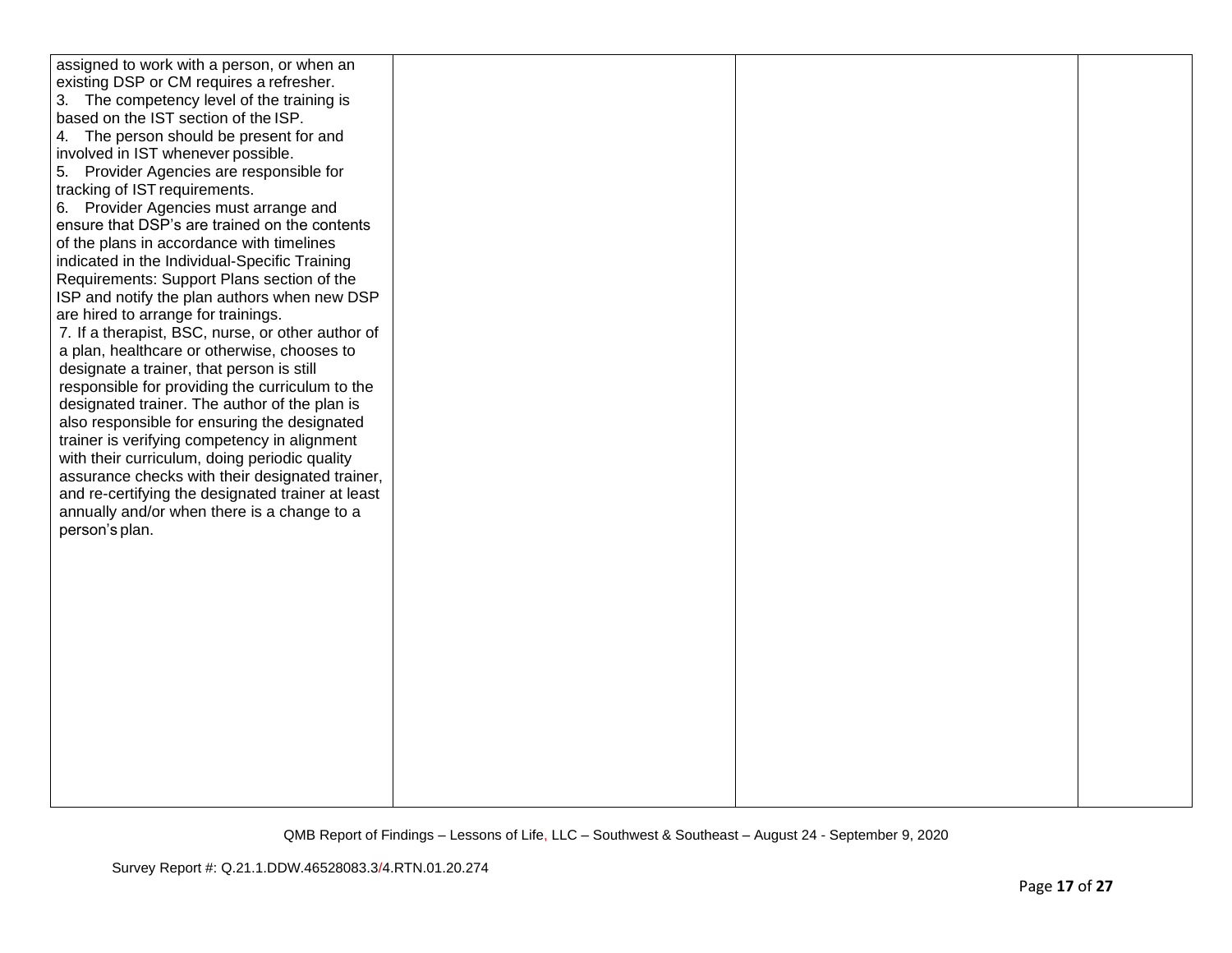| Tag #1A43.1 General Events Reporting:                           | <b>Standard Level Deficiency</b>                            |                                                                                            |  |
|-----------------------------------------------------------------|-------------------------------------------------------------|--------------------------------------------------------------------------------------------|--|
| <b>Individual Reporting</b>                                     |                                                             |                                                                                            |  |
| Developmental Disabilities (DD) Waiver                          | Based on record review, the Agency did not                  | Provider:                                                                                  |  |
| Service Standards 2/26/2018; Re-Issue:                          | follow the General Events Reporting                         | <b>State your Plan of Correction for the</b>                                               |  |
| 12/28/2018; Eff 1/1/2019                                        | requirements as indicated by the policy for 5 of            | deficiencies cited in this tag here (How is the                                            |  |
| <b>Chapter 19: Provider Reporting</b>                           | 24 individuals.                                             | deficiency going to be corrected? This can be                                              |  |
| <b>Requirements: 19.2 General Events</b>                        |                                                             | specific to each deficiency cited or if possible an<br>overall correction?): $\rightarrow$ |  |
| Reporting (GER): The purpose of General                         | The following General Events Reporting                      |                                                                                            |  |
| Events Reporting (GER) is to report, track and                  | records contained evidence that indicated                   |                                                                                            |  |
| analyze events, which pose a risk to adults in                  | the General Events Report was not entered                   |                                                                                            |  |
| the DD Waiver program, but do not meet                          | and / or approved within the required                       |                                                                                            |  |
| criteria for ANE or other reportable incidents as               | timeframe:                                                  |                                                                                            |  |
| defined by the IMB. Analysis of GER is                          |                                                             |                                                                                            |  |
| intended to identify emerging patterns so that                  | Individual #6                                               |                                                                                            |  |
| preventative action can be taken at the                         | • General Events Report (GER) indicates on                  | <b>Provider:</b>                                                                           |  |
| individual, Provider Agency, regional and                       | 3/9/2020 the Individual hurt himself catching               | <b>Enter your ongoing Quality</b>                                                          |  |
| statewide level. On a quarterly and annual                      | a football. (Injury). GER was approved                      | <b>Assurance/Quality Improvement</b>                                                       |  |
| basis, DDSD analyzes GER data at the                            | 3/12/2020.                                                  | processes as it related to this tag number                                                 |  |
| provider, regional and statewide levels to                      |                                                             | here (What is going to be done? How many                                                   |  |
| identify any patterns that warrant intervention.                | • General Events Report (GER) indicates on                  | individuals is this going to affect? How often will                                        |  |
| Provider Agency use of GER in Therap is<br>required as follows: | 4/20/2020 the Individual kneeled on couch                   | this be completed? Who is responsible? What                                                |  |
| 1. DD Waiver Provider Agencies                                  | hard and scraped right knee. (Injury). GER                  | steps will be taken if issues are found?): $\rightarrow$                                   |  |
| approved to provide Customized In-                              | was approved 5/8/2020.                                      |                                                                                            |  |
| Home Supports, Family Living, IMLS,                             |                                                             |                                                                                            |  |
| Supported Living, Customized                                    | • General Events Report (GER) indicates on                  |                                                                                            |  |
| <b>Community Supports, Community</b>                            | 4/24/2020 the Individual woke up with rash                  |                                                                                            |  |
| Integrated Employment, Adult Nursing                            | on arm and chest. (Hospital). GER was<br>approved 5/8/2020. |                                                                                            |  |
| and Case Management must use GER in                             |                                                             |                                                                                            |  |
| the Therap system.                                              | Individual #7                                               |                                                                                            |  |
| 2.<br>DD Waiver Provider Agencies                               | • General Events Report (GER) indicates on                  |                                                                                            |  |
| referenced above are responsible for entering                   | 8/28/2019 the Individual hurt self on                       |                                                                                            |  |
| specified information into the GER section of                   | stationary bike. (Injury). GER was approved                 |                                                                                            |  |
| the secure website operated under contract by                   | 9/4/2019.                                                   |                                                                                            |  |
| Therap according to the GER Reporting                           |                                                             |                                                                                            |  |
| Requirements in Appendix B GER                                  | • General Events Report (GER) indicates on                  |                                                                                            |  |
| Requirements.                                                   | 10/15/2019 the Individual had redness to                    |                                                                                            |  |
| 3.<br>At the Provider Agency's discretion                       | right eye. (Hospital). GER was approved                     |                                                                                            |  |
| additional events, which are not required by                    | 1/15/2020.                                                  |                                                                                            |  |
| DDSD, may also be tracked within the GER                        |                                                             |                                                                                            |  |
| section of Therap.                                              | Individual #14                                              |                                                                                            |  |
| GER does not replace a Provider<br>4.                           |                                                             |                                                                                            |  |
| Agency's obligations to report ANE or other                     |                                                             |                                                                                            |  |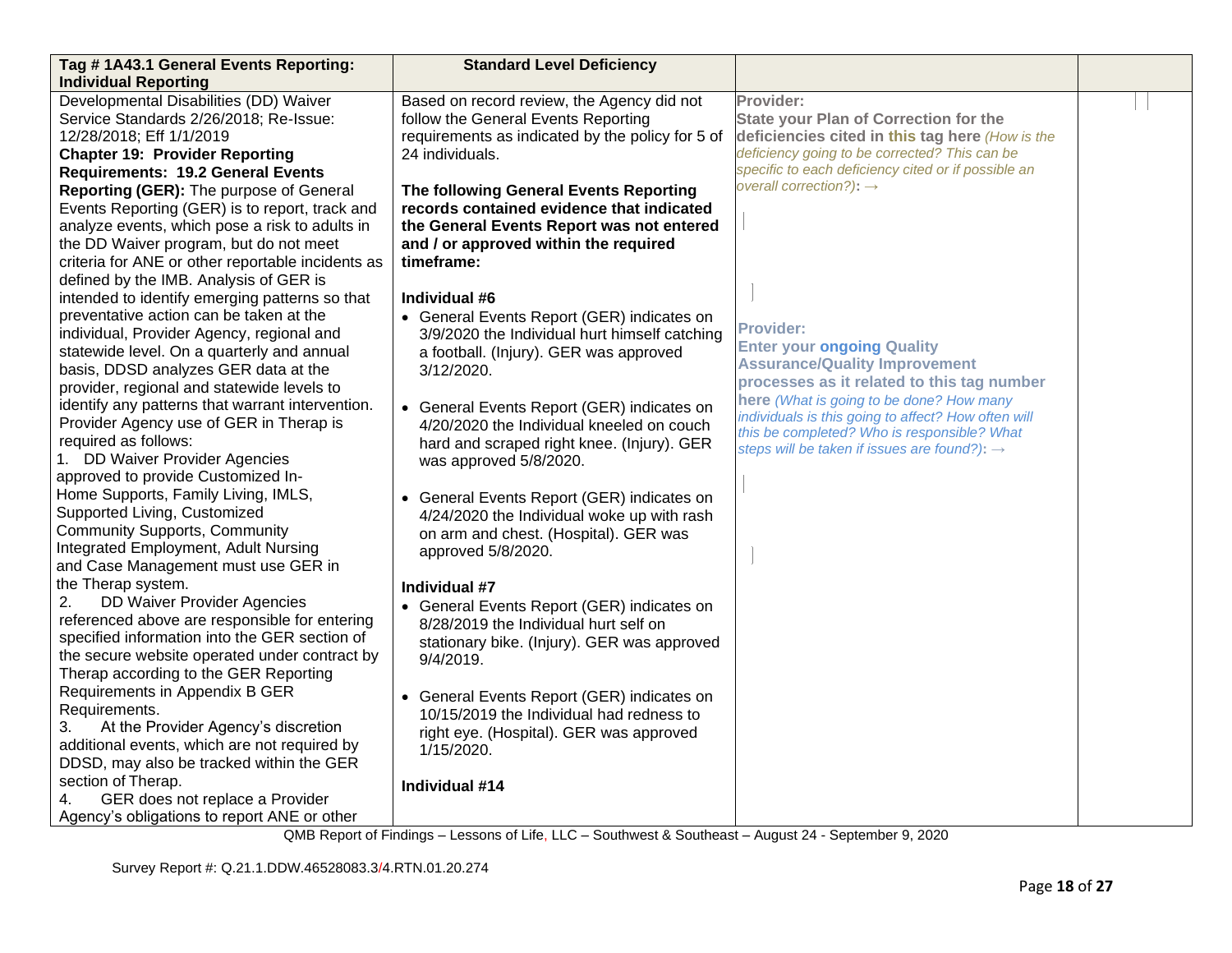| reportable incidents as described in Chapter                                     | • General Events Report (GER) indicates on                                                |  |
|----------------------------------------------------------------------------------|-------------------------------------------------------------------------------------------|--|
| 18: Incident Management System.<br>5.<br>GER does not replace a Provider         | 8/21/2019 the Individual had bruises from<br>hospital stay. (Injury). GER was approved    |  |
| Agency's obligations related to healthcare                                       | 8/26/2019.                                                                                |  |
| coordination, modifications to the ISP, or any                                   |                                                                                           |  |
| other risk management and QI activities.                                         | • General Events Report (GER) indicates on                                                |  |
|                                                                                  | 9/12/2019 the Individual was vomiting and                                                 |  |
| <b>Appendix B GER Requirements: DDSD is</b>                                      | wheezing. (Hospital). GER was approved                                                    |  |
| pleased to introduce the revised General                                         | 9/17/2019.                                                                                |  |
| Events Reporting (GER), requirements. There                                      |                                                                                           |  |
| are two important changes related to                                             | • General Events Report (GER) indicates on                                                |  |
| medication error reporting:                                                      | 1/12/2020 the Individual had marks on body.                                               |  |
| 1. Effective immediately, DDSD requires ALL                                      | (Injury). GER was approved 1/20/2020.                                                     |  |
| medication errors be entered into Therap                                         |                                                                                           |  |
| GER with the exception of those required to<br>be reported to Division of Health | • General Events Report (GER) indicates on                                                |  |
| Improvement-Incident Management Bureau.                                          | 2/15/2020 the Individual had new bruises on                                               |  |
| 2. No alternative methods for reporting are                                      | body. (Injury). GER was approved<br>2/20/2020.                                            |  |
| permitted.                                                                       |                                                                                           |  |
| The following events need to be reported in                                      | • General Events Report (GER) indicates on                                                |  |
| the Therap GER:                                                                  | 2/16/2020 the Individual had bruise on left                                               |  |
| • Emergency Room/Urgent Care/Emergency                                           | elbow. (Injury). GER was approved                                                         |  |
| <b>Medical Services</b>                                                          | 2/20/2020.                                                                                |  |
| • Falls Without Injury                                                           |                                                                                           |  |
| • Injury (including Falls, Choking, Skin                                         | Individual #23                                                                            |  |
| Breakdown and Infection)                                                         | • General Events Report (GER) indicates on<br>11/9/2019 the Individual had a fall without |  |
| • Law Enforcement Use                                                            | injury. (Injury). GER was approved                                                        |  |
| • Medication Errors                                                              | 11/14/2019.                                                                               |  |
| • Medication Documentation Errors                                                |                                                                                           |  |
| • Missing Person/Elopement                                                       | • General Events Report (GER) indicates on                                                |  |
| • Out of Home Placement- Medical:                                                | 7/2/2020 the Individual had a fall while                                                  |  |
| Hospitalization, Long Term Care, Skilled                                         | walking. (Hospital). GER was approved<br>7/7/2020.                                        |  |
| Nursing or Rehabilitation Facility Admission                                     |                                                                                           |  |
| • PRN Psychotropic Medication                                                    | • General Events Report (GER) indicates on                                                |  |
| • Restraint Related to Behavior                                                  | 8/11/2020 the Individual fell in restroom.                                                |  |
| • Suicide Attempt or Threat                                                      | (Fall). GER was approved 8/14/2020.                                                       |  |
| <b>Entry Guidance: Provider Agencies must</b>                                    |                                                                                           |  |
| complete the following sections of the GER                                       | Individual #24                                                                            |  |
| with detailed information: profile information,                                  | • General Events Report (GER) indicates on                                                |  |
| event information, other event information,                                      | 8/31/2019 the Individual had a fall without                                               |  |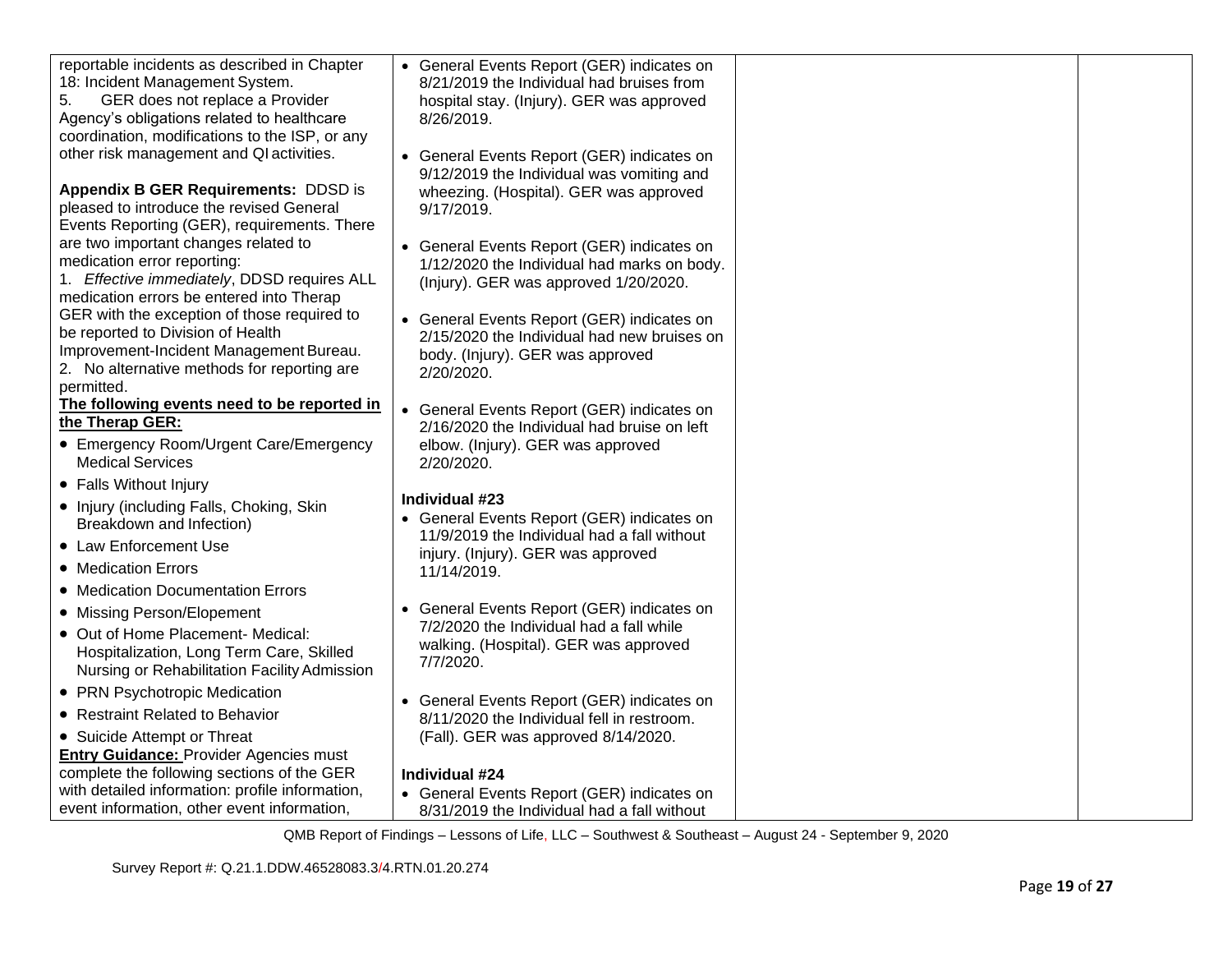| general information, notification, actions  | injuries. (Other). GER was approved |  |
|---------------------------------------------|-------------------------------------|--|
| taken or planned, and the review follow up  | $9/6/2019$ .                        |  |
| comments section. Please attach any         |                                     |  |
| pertinent external documents such as        |                                     |  |
| discharge summary, medical consultation     |                                     |  |
| form, etc. Provider Agencies must enter and |                                     |  |
|                                             |                                     |  |
| approve GERs within 2 business days with    |                                     |  |
| the exception of Medication Errors which    |                                     |  |
| must be entered into GER on at least a      |                                     |  |
| monthly basis.                              |                                     |  |
|                                             |                                     |  |
|                                             |                                     |  |
|                                             |                                     |  |
|                                             |                                     |  |
|                                             |                                     |  |
|                                             |                                     |  |
|                                             |                                     |  |
|                                             |                                     |  |
|                                             |                                     |  |
|                                             |                                     |  |
|                                             |                                     |  |
|                                             |                                     |  |
|                                             |                                     |  |
|                                             |                                     |  |
|                                             |                                     |  |
|                                             |                                     |  |
|                                             |                                     |  |
|                                             |                                     |  |
|                                             |                                     |  |
|                                             |                                     |  |
|                                             |                                     |  |
|                                             |                                     |  |
|                                             |                                     |  |
|                                             |                                     |  |
|                                             |                                     |  |
|                                             |                                     |  |
|                                             |                                     |  |
|                                             |                                     |  |
|                                             |                                     |  |
|                                             |                                     |  |
|                                             |                                     |  |
|                                             |                                     |  |
|                                             |                                     |  |
|                                             |                                     |  |
|                                             |                                     |  |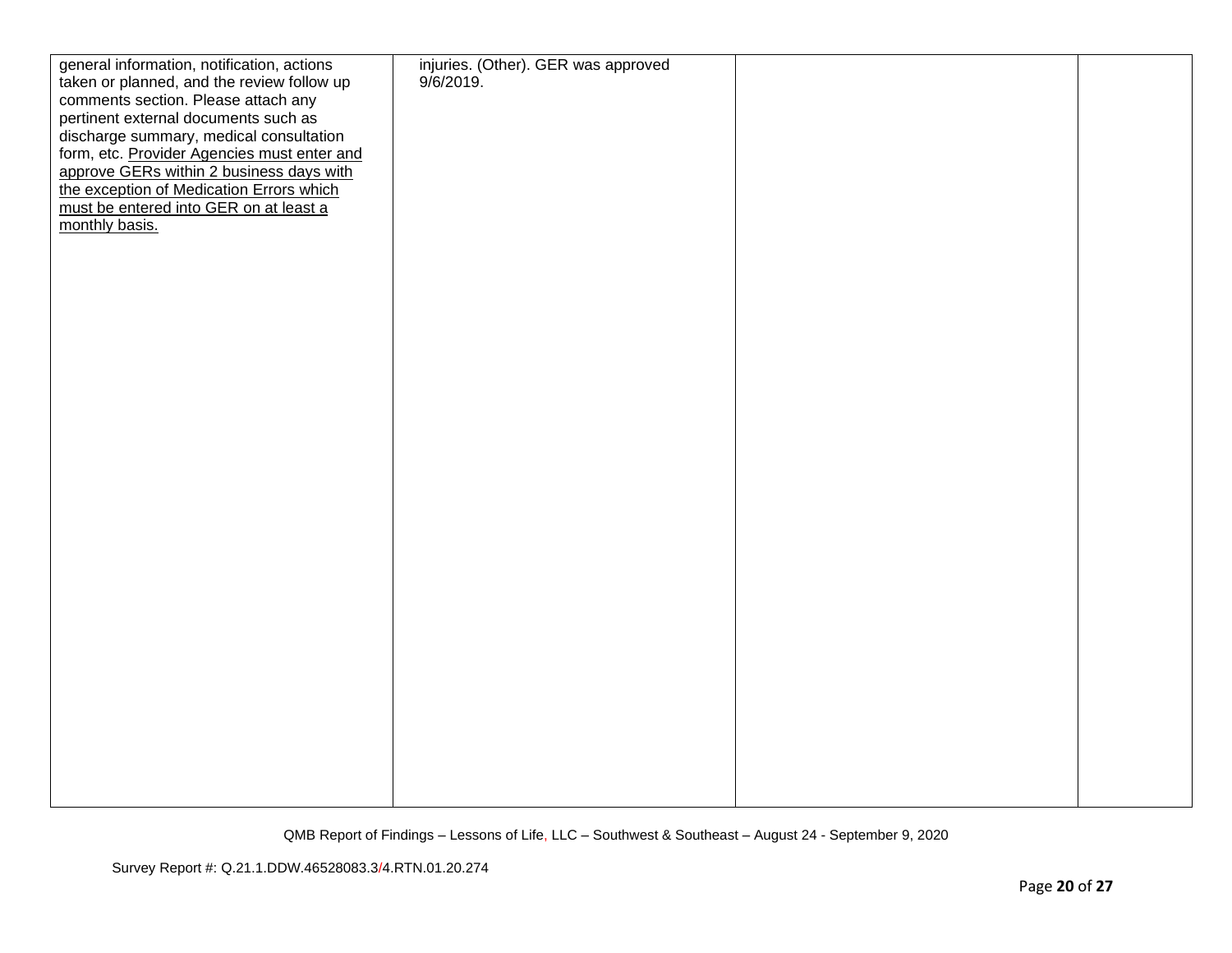| <b>Standard of Care</b>                                                       | <b>Deficiencies</b>                                                                                                                                                                                                                                                                                                   | Agency Plan of Correction, On-going QA/QI<br>and Responsible Party                 | <b>Completion</b><br><b>Date</b> |  |  |
|-------------------------------------------------------------------------------|-----------------------------------------------------------------------------------------------------------------------------------------------------------------------------------------------------------------------------------------------------------------------------------------------------------------------|------------------------------------------------------------------------------------|----------------------------------|--|--|
|                                                                               | Service Domain: Health and Welfare - The state, on an ongoing basis, identifies, addresses and seeks to prevent occurrences of abuse, neglect and<br>exploitation. Individuals shall be afforded their basic human rights. The provider supports individuals to access needed healthcare services in a timely manner. |                                                                                    |                                  |  |  |
| Tag # LS25 Residential Health & Safety                                        | <b>Standard Level Deficiency</b>                                                                                                                                                                                                                                                                                      |                                                                                    |                                  |  |  |
| (Supported Living / Family Living /                                           |                                                                                                                                                                                                                                                                                                                       |                                                                                    |                                  |  |  |
| <b>Intensive Medical Living)</b>                                              |                                                                                                                                                                                                                                                                                                                       |                                                                                    |                                  |  |  |
| Developmental Disabilities (DD) Waiver                                        | Based on observation, the Agency did not                                                                                                                                                                                                                                                                              | Provider:                                                                          |                                  |  |  |
| Service Standards 2/26/2018; Re-Issue:                                        | ensure that each individuals' residence met all                                                                                                                                                                                                                                                                       | <b>State your Plan of Correction for the</b>                                       |                                  |  |  |
| 12/28/2018; Eff 1/1/2019                                                      | requirements within the standard for 2 of 19                                                                                                                                                                                                                                                                          | deficiencies cited in this tag here (How is the                                    |                                  |  |  |
| <b>Chapter 10: Living Care Arrangements</b>                                   | Living Care Arrangement residences.                                                                                                                                                                                                                                                                                   | deficiency going to be corrected? This can be                                      |                                  |  |  |
| (LCA) 10.3.6 Requirements for Each                                            |                                                                                                                                                                                                                                                                                                                       | specific to each deficiency cited or if possible an                                |                                  |  |  |
| Residence: Provider Agencies must assure                                      | Review of the residential records and                                                                                                                                                                                                                                                                                 | overall correction?): $\rightarrow$                                                |                                  |  |  |
| that each residence is clean, safe, and                                       | observation of the residence revealed the                                                                                                                                                                                                                                                                             |                                                                                    |                                  |  |  |
| comfortable, and each residence                                               | following items were not found, not functioning                                                                                                                                                                                                                                                                       |                                                                                    |                                  |  |  |
| accommodates individual daily living, social                                  | or incomplete:                                                                                                                                                                                                                                                                                                        |                                                                                    |                                  |  |  |
| and leisure activities. In addition, the Provider                             |                                                                                                                                                                                                                                                                                                                       |                                                                                    |                                  |  |  |
| Agency must ensure the residence:                                             | <b>Supported Living Requirements:</b>                                                                                                                                                                                                                                                                                 |                                                                                    |                                  |  |  |
| has basic utilities, i.e., gas, power, water,<br>1.                           |                                                                                                                                                                                                                                                                                                                       |                                                                                    |                                  |  |  |
| and telephone;                                                                | • Carbon monoxide detectors (#8)                                                                                                                                                                                                                                                                                      |                                                                                    |                                  |  |  |
| has a battery operated or electric smoke<br>2.                                |                                                                                                                                                                                                                                                                                                                       | <b>Provider:</b>                                                                   |                                  |  |  |
| detectors or a sprinkler system, carbon                                       | • Fire extinguisher (#8)                                                                                                                                                                                                                                                                                              | <b>Enter your ongoing Quality</b>                                                  |                                  |  |  |
| monoxide detectors, and fire extinguisher;                                    |                                                                                                                                                                                                                                                                                                                       | <b>Assurance/Quality Improvement</b><br>processes as it related to this tag number |                                  |  |  |
| has a general-purpose first aid kit;<br>3.                                    | • Poison Control Phone Number (#8)                                                                                                                                                                                                                                                                                    | here (What is going to be done? How many                                           |                                  |  |  |
| has accessible written documentation of<br>4.                                 |                                                                                                                                                                                                                                                                                                                       | individuals is this going to affect? How often will                                |                                  |  |  |
| evacuation drills occurring at least three times                              | • General-purpose first aid kit (#8)                                                                                                                                                                                                                                                                                  | this be completed? Who is responsible? What                                        |                                  |  |  |
| a year overall, one time a year for each shift;                               |                                                                                                                                                                                                                                                                                                                       | steps will be taken if issues are found?): $\rightarrow$                           |                                  |  |  |
| 5. has water temperature that does not                                        | <b>Family Living Requirements:</b>                                                                                                                                                                                                                                                                                    |                                                                                    |                                  |  |  |
| exceed a safe temperature (110 <sup>0</sup> F);                               |                                                                                                                                                                                                                                                                                                                       |                                                                                    |                                  |  |  |
| 6. has safe storage of all medications with                                   | • Poison Control Phone Number (#19)                                                                                                                                                                                                                                                                                   |                                                                                    |                                  |  |  |
| dispensing instructions for each person that                                  |                                                                                                                                                                                                                                                                                                                       |                                                                                    |                                  |  |  |
| are consistent with the Assistance with                                       |                                                                                                                                                                                                                                                                                                                       |                                                                                    |                                  |  |  |
| Medication (AWMD) training or each person's                                   |                                                                                                                                                                                                                                                                                                                       |                                                                                    |                                  |  |  |
| ISP;                                                                          |                                                                                                                                                                                                                                                                                                                       |                                                                                    |                                  |  |  |
| 7. has an emergency placement plan for                                        |                                                                                                                                                                                                                                                                                                                       |                                                                                    |                                  |  |  |
| relocation of people in the event of an                                       |                                                                                                                                                                                                                                                                                                                       |                                                                                    |                                  |  |  |
| emergency evacuation that makes the                                           |                                                                                                                                                                                                                                                                                                                       |                                                                                    |                                  |  |  |
| residence unsuitable for occupancy;<br>8. has emergency evacuation procedures |                                                                                                                                                                                                                                                                                                                       |                                                                                    |                                  |  |  |
| that address, but are not limited to, fire,                                   |                                                                                                                                                                                                                                                                                                                       |                                                                                    |                                  |  |  |
| chemical and/or hazardous waste spills, and                                   |                                                                                                                                                                                                                                                                                                                       |                                                                                    |                                  |  |  |
| flooding;                                                                     |                                                                                                                                                                                                                                                                                                                       |                                                                                    |                                  |  |  |
|                                                                               |                                                                                                                                                                                                                                                                                                                       |                                                                                    |                                  |  |  |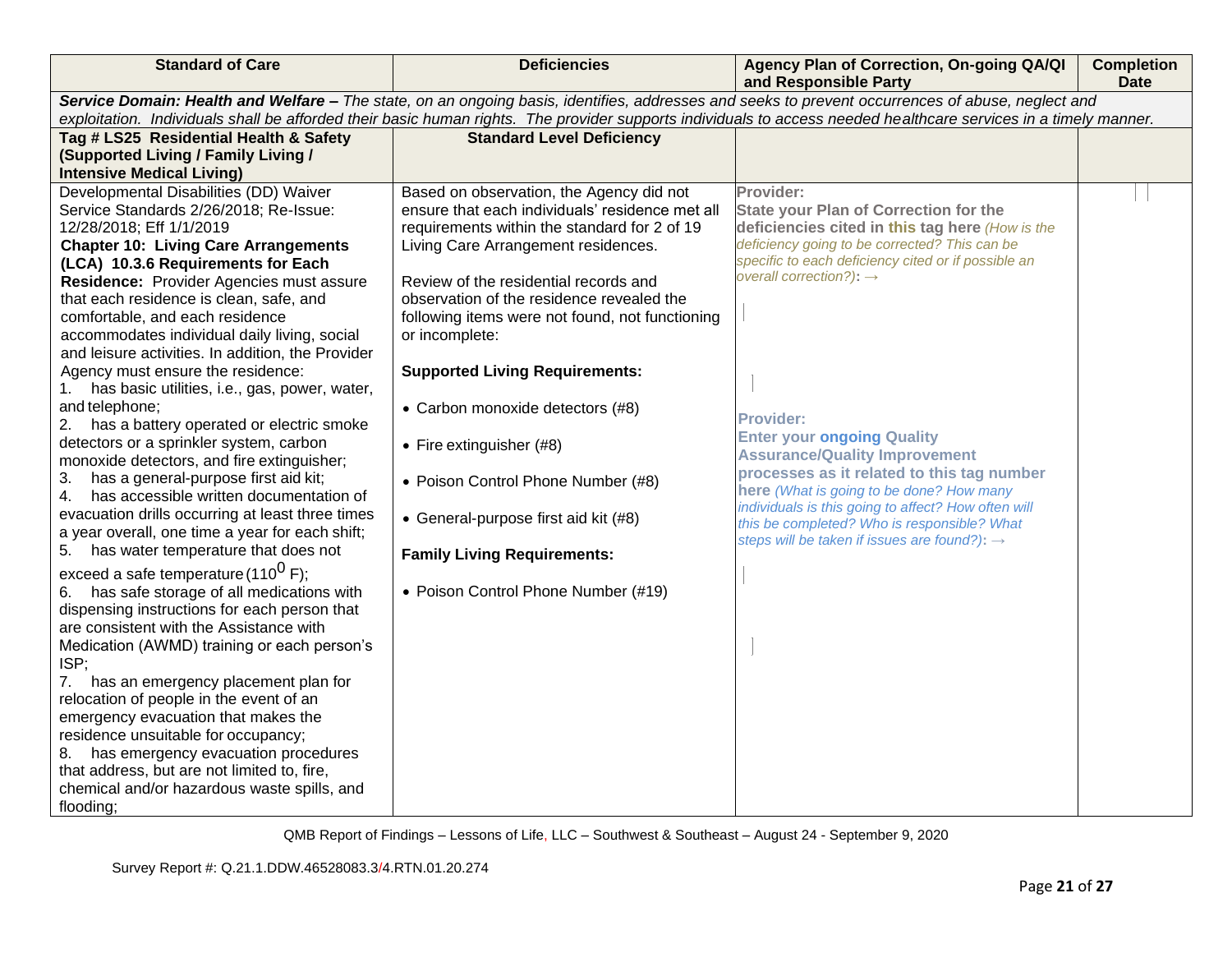| 9. supports environmental modifications and     |  |  |
|-------------------------------------------------|--|--|
| assistive technology devices, including         |  |  |
| modifications to the bathroom (i.e., shower     |  |  |
| chairs, grab bars, walk in shower, raised       |  |  |
| toilets, etc.) based on the unique needs of the |  |  |
| individual in consultation with the IDT;        |  |  |
| 10. has or arranges for necessary equipment     |  |  |
| for bathing and transfers to support health and |  |  |
| safety with consultation from therapists as     |  |  |
| needed;                                         |  |  |
| 11. has the phone number for poison control     |  |  |
| within line of site of the telephone;           |  |  |
| 12. has general household appliances, and       |  |  |
| kitchen and dining utensils;                    |  |  |
| 13. has proper food storage and cleaning        |  |  |
| supplies;                                       |  |  |
| 14. has adequate food for three meals a day     |  |  |
| and individual preferences; and                 |  |  |
| 15. has at least two bathrooms for residences   |  |  |
| with more than two residents.                   |  |  |
|                                                 |  |  |
|                                                 |  |  |
|                                                 |  |  |
|                                                 |  |  |
|                                                 |  |  |
|                                                 |  |  |
|                                                 |  |  |
|                                                 |  |  |
|                                                 |  |  |
|                                                 |  |  |
|                                                 |  |  |
|                                                 |  |  |
|                                                 |  |  |
|                                                 |  |  |
|                                                 |  |  |
|                                                 |  |  |
|                                                 |  |  |
|                                                 |  |  |
|                                                 |  |  |
|                                                 |  |  |
|                                                 |  |  |
|                                                 |  |  |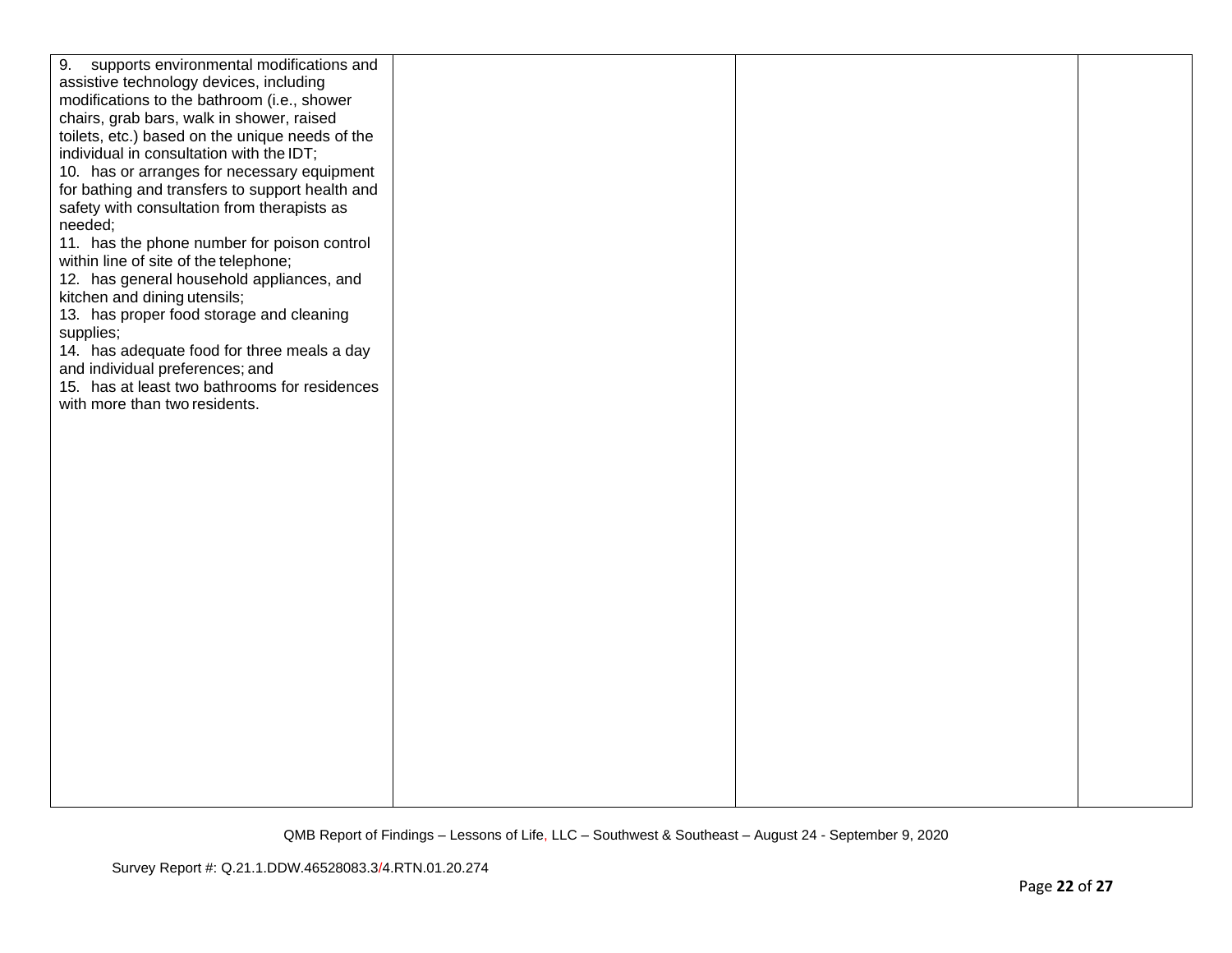| <b>Standard of Care</b>                                                                        | <b>Deficiencies</b>                               | Agency Plan of Correction, On-going QA/QI<br>and Responsible Party                                                                                    | <b>Completion</b><br><b>Date</b> |
|------------------------------------------------------------------------------------------------|---------------------------------------------------|-------------------------------------------------------------------------------------------------------------------------------------------------------|----------------------------------|
|                                                                                                |                                                   | Service Domain: Medicaid Billing/Reimbursement - State financial oversight exists to assure that claims are coded and paid for in accordance with the |                                  |
| reimbursement methodology specified in the approved waiver.                                    |                                                   |                                                                                                                                                       |                                  |
| Tag #1A12 All Services Reimbursement                                                           | <b>No Deficient Practices Found</b>               |                                                                                                                                                       |                                  |
| Developmental Disabilities (DD) Waiver                                                         | Based on record review, the Agency                |                                                                                                                                                       |                                  |
| Service Standards 2/26/2018; Re-Issue:                                                         | maintained all the records necessary to fully     |                                                                                                                                                       |                                  |
| 12/28/2018; Eff 1/1/2019                                                                       | disclose the nature, quality, amount and          |                                                                                                                                                       |                                  |
| <b>Chapter 21: Billing Requirements: 21.4</b>                                                  | medical necessity of services furnished to an     |                                                                                                                                                       |                                  |
| <b>Recording Keeping and Documentation</b>                                                     | eligible recipient who is currently receiving for |                                                                                                                                                       |                                  |
| <b>Requirements: DD Waiver Provider Agencies</b>                                               | 24 of 24 individuals.                             |                                                                                                                                                       |                                  |
| must maintain all records necessary to                                                         |                                                   |                                                                                                                                                       |                                  |
| demonstrate proper provision of services for                                                   | Progress notes and billing records supported      |                                                                                                                                                       |                                  |
| Medicaid billing. At a minimum, Provider                                                       | billing activities for the month of July 2020 for |                                                                                                                                                       |                                  |
| Agencies must adhere to the following:                                                         | the following services:                           |                                                                                                                                                       |                                  |
| 1. The level and type of service provided                                                      |                                                   |                                                                                                                                                       |                                  |
| must be supported in the ISP and have an                                                       | • Supported Living                                |                                                                                                                                                       |                                  |
| approved budget prior to service delivery and<br>billing.                                      |                                                   |                                                                                                                                                       |                                  |
| 2.<br>Comprehensive documentation of direct                                                    | • Family Living                                   |                                                                                                                                                       |                                  |
| service delivery must include, at a minimum:                                                   |                                                   |                                                                                                                                                       |                                  |
| the agency name;<br>a.                                                                         | • Customized In-Home Supports                     |                                                                                                                                                       |                                  |
| the name of the recipient of the service;<br>b.                                                |                                                   |                                                                                                                                                       |                                  |
| the location of theservice;<br>c.                                                              | • Customized Community Supports                   |                                                                                                                                                       |                                  |
| the date of the service;<br>d.                                                                 | <b>Community Integrated Employment</b>            |                                                                                                                                                       |                                  |
| the type of service;<br>е.                                                                     | <b>Services</b>                                   |                                                                                                                                                       |                                  |
| the start and end times of theservice;<br>f.                                                   |                                                   |                                                                                                                                                       |                                  |
| the signature and title of each staff<br>a.                                                    |                                                   |                                                                                                                                                       |                                  |
| member who documents their time; and                                                           |                                                   |                                                                                                                                                       |                                  |
| the nature of services.<br>h.                                                                  |                                                   |                                                                                                                                                       |                                  |
| 3. A Provider Agency that receives payment for                                                 |                                                   |                                                                                                                                                       |                                  |
| treatment, services, or goods must retain all                                                  |                                                   |                                                                                                                                                       |                                  |
| medical and business records for a period of at                                                |                                                   |                                                                                                                                                       |                                  |
| least six years from the last payment date, until                                              |                                                   |                                                                                                                                                       |                                  |
| ongoing audits are settled, or until involvement                                               |                                                   |                                                                                                                                                       |                                  |
| of the state Attorney General is completed                                                     |                                                   |                                                                                                                                                       |                                  |
| regarding settlement of any claim, whichever is                                                |                                                   |                                                                                                                                                       |                                  |
| longer.                                                                                        |                                                   |                                                                                                                                                       |                                  |
| 4. A Provider Agency that receives payment for<br>treatment, services or goods must retain all |                                                   |                                                                                                                                                       |                                  |
| medical and business records relating to any of                                                |                                                   |                                                                                                                                                       |                                  |
| the following for a period of at least six years                                               |                                                   |                                                                                                                                                       |                                  |
|                                                                                                |                                                   |                                                                                                                                                       |                                  |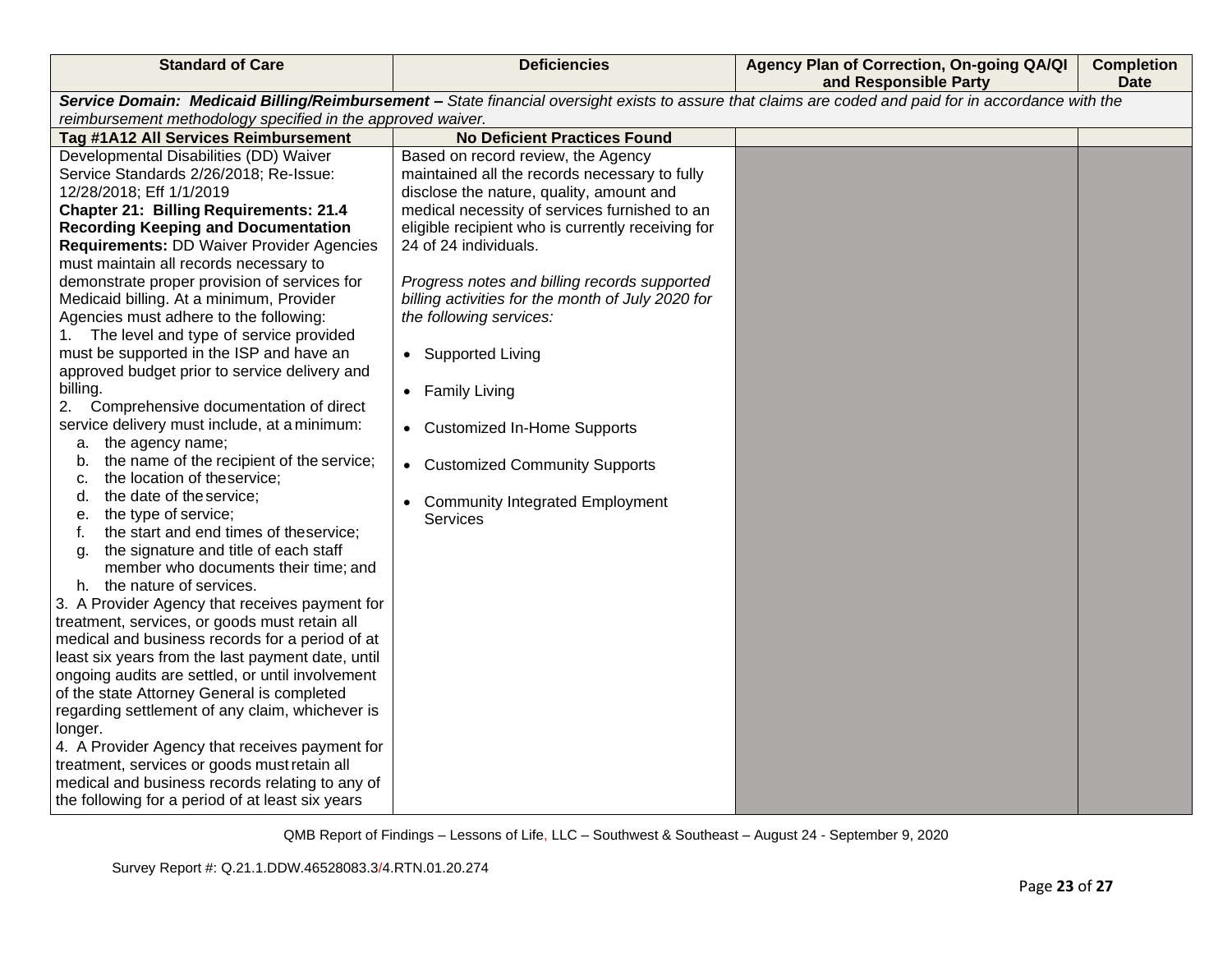| from the payment date:                                                                     |  |  |
|--------------------------------------------------------------------------------------------|--|--|
| a. treatment or care of any eligible recipient;                                            |  |  |
| services or goods provided to any<br>b.                                                    |  |  |
| eligible recipient;                                                                        |  |  |
| c. amounts paid by MAD on behalf of any                                                    |  |  |
| eligible recipient; and                                                                    |  |  |
| d. any records required by MAD for the                                                     |  |  |
| administration of Medicaid.                                                                |  |  |
|                                                                                            |  |  |
| 21.9 Billable Units: The unit of billing depends                                           |  |  |
| on the service type. The unit may be a 15-                                                 |  |  |
| minute interval, a daily unit, a monthly unit or a                                         |  |  |
| dollar amount. The unit of billing is identified in                                        |  |  |
| the current DD Waiver Rate Table. Provider                                                 |  |  |
| Agencies must correctly report service units.                                              |  |  |
|                                                                                            |  |  |
| 21.9.1 Requirements for Daily Units: For                                                   |  |  |
| services billed in daily units, Provider Agencies                                          |  |  |
| must adhere to the following:                                                              |  |  |
| 1. A day is considered 24 hours from midnight                                              |  |  |
| to midnight.                                                                               |  |  |
| 2. If 12 or fewer hours of service are provided,                                           |  |  |
| then one-half unit shall be billed. A whole unit                                           |  |  |
|                                                                                            |  |  |
| can be billed if more than 12 hours of service is                                          |  |  |
| provided during a 24-hour period.                                                          |  |  |
| 3. The maximum allowable billable units                                                    |  |  |
| cannot exceed 340 calendar days per ISP year                                               |  |  |
| or 170 calendar days per six months.                                                       |  |  |
| 4. When a person transitions from one Provider                                             |  |  |
| Agency to another during the ISP year, a                                                   |  |  |
| standard formula to calculate the units billed by                                          |  |  |
| each Provider Agency must be applied as<br>follows:                                        |  |  |
|                                                                                            |  |  |
| a. The discharging Provider Agency bills the<br>number of calendar days that services were |  |  |
|                                                                                            |  |  |
| provided multiplied by .93 (93%).                                                          |  |  |
| b. The receiving Provider Agency bills the                                                 |  |  |
| remaining days up to 340 for the ISP year.                                                 |  |  |
|                                                                                            |  |  |
| 21.9.2 Requirements for Monthly Units: For                                                 |  |  |
| services billed in monthly units, a Provider                                               |  |  |
| Agency must adhere to the following:                                                       |  |  |
| 1. A month is considered a period of 30                                                    |  |  |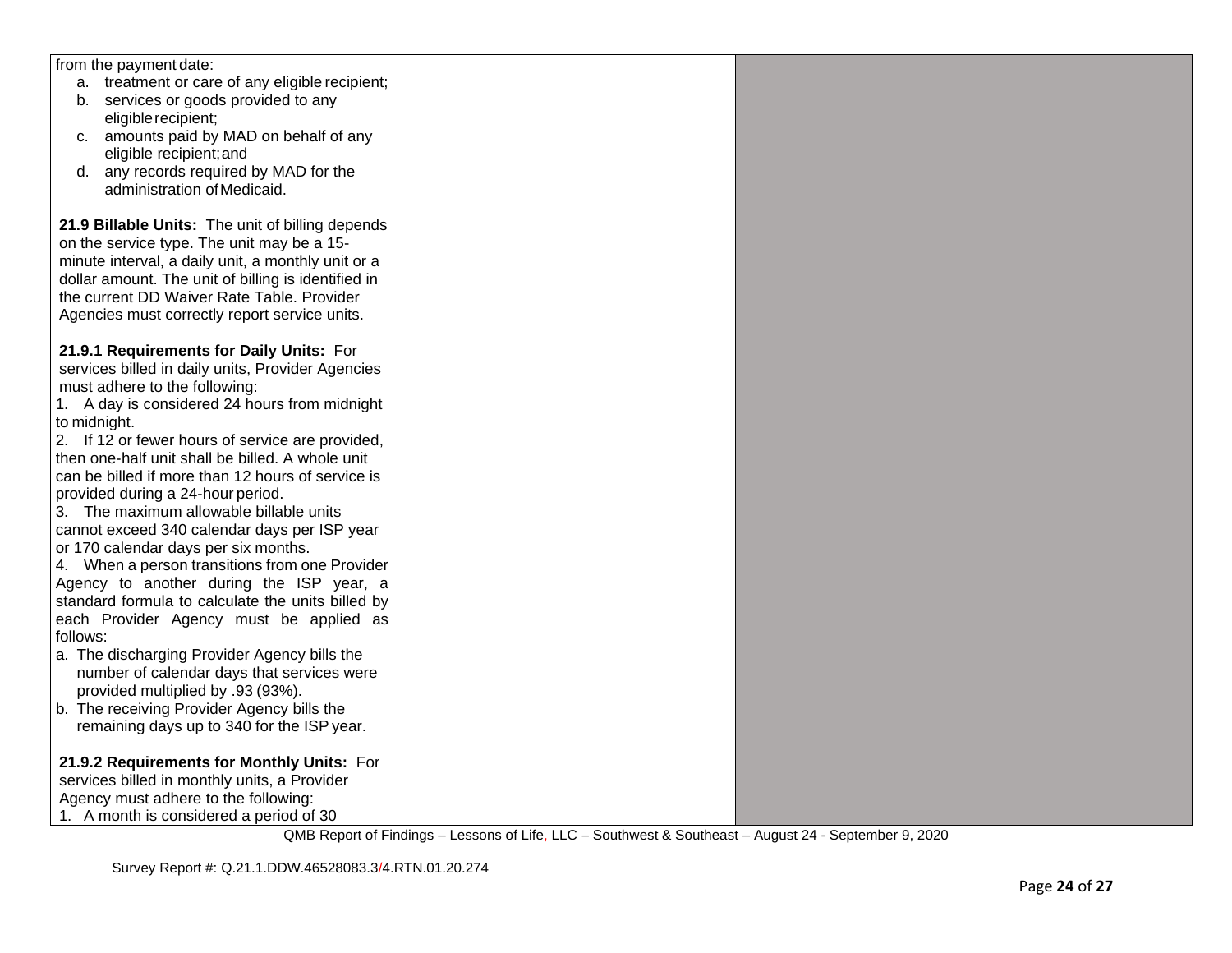| calendar days.                                     |  |  |
|----------------------------------------------------|--|--|
| 2. At least one hour of face-to-face billable      |  |  |
| services shall be provided during a calendar       |  |  |
| month where any portion of a monthly unit is       |  |  |
| billed.                                            |  |  |
| 3. Monthly units can be prorated by a half unit.   |  |  |
| 4. Agency transfers not occurring at the           |  |  |
| beginning of the 30-day interval are required to   |  |  |
| be coordinated in the middle of the 30-day         |  |  |
| interval so that the discharging and receiving     |  |  |
| agency receive a half unit.                        |  |  |
|                                                    |  |  |
| 21.9.3 Requirements for 15-minute and              |  |  |
| hourly units: For services billed in 15-minute or  |  |  |
| hourly intervals, Provider Agencies must adhere    |  |  |
| to the following:                                  |  |  |
| 1. When time spent providing the service is        |  |  |
| not exactly 15 minutes or one hour, Provider       |  |  |
| Agencies are responsible for reporting time        |  |  |
| correctly following NMAC 8.302.2.                  |  |  |
| 2. Services that last in their entirety less than  |  |  |
| eight minutes cannot be billed.                    |  |  |
|                                                    |  |  |
| NMAC 8.302.1.17 Effective Date 9-15-08             |  |  |
| <b>Record Keeping and Documentation</b>            |  |  |
| Requirements - A provider must maintain all        |  |  |
| the records necessary to fully disclose the        |  |  |
| nature, quality, amount and medical necessity      |  |  |
| of services furnished to an eligible recipient     |  |  |
| who is currently receiving or who has received     |  |  |
| services in the past.                              |  |  |
| <b>Detail Required in Records - Provider</b>       |  |  |
| Records must be sufficiently detailed to           |  |  |
| substantiate the date, time, eligible recipient    |  |  |
| name, rendering, attending, ordering or            |  |  |
| prescribing provider; level and quantity of        |  |  |
| services, length of a session of service billed,   |  |  |
| diagnosis and medical necessity of any service     |  |  |
| Treatment plans or other plans of care must        |  |  |
| be sufficiently detailed to substantiate the level |  |  |
| of need, supervision, and direction and            |  |  |
| service(s) needed by the eligible recipient.       |  |  |
| <b>Services Billed by Units of Time -</b>          |  |  |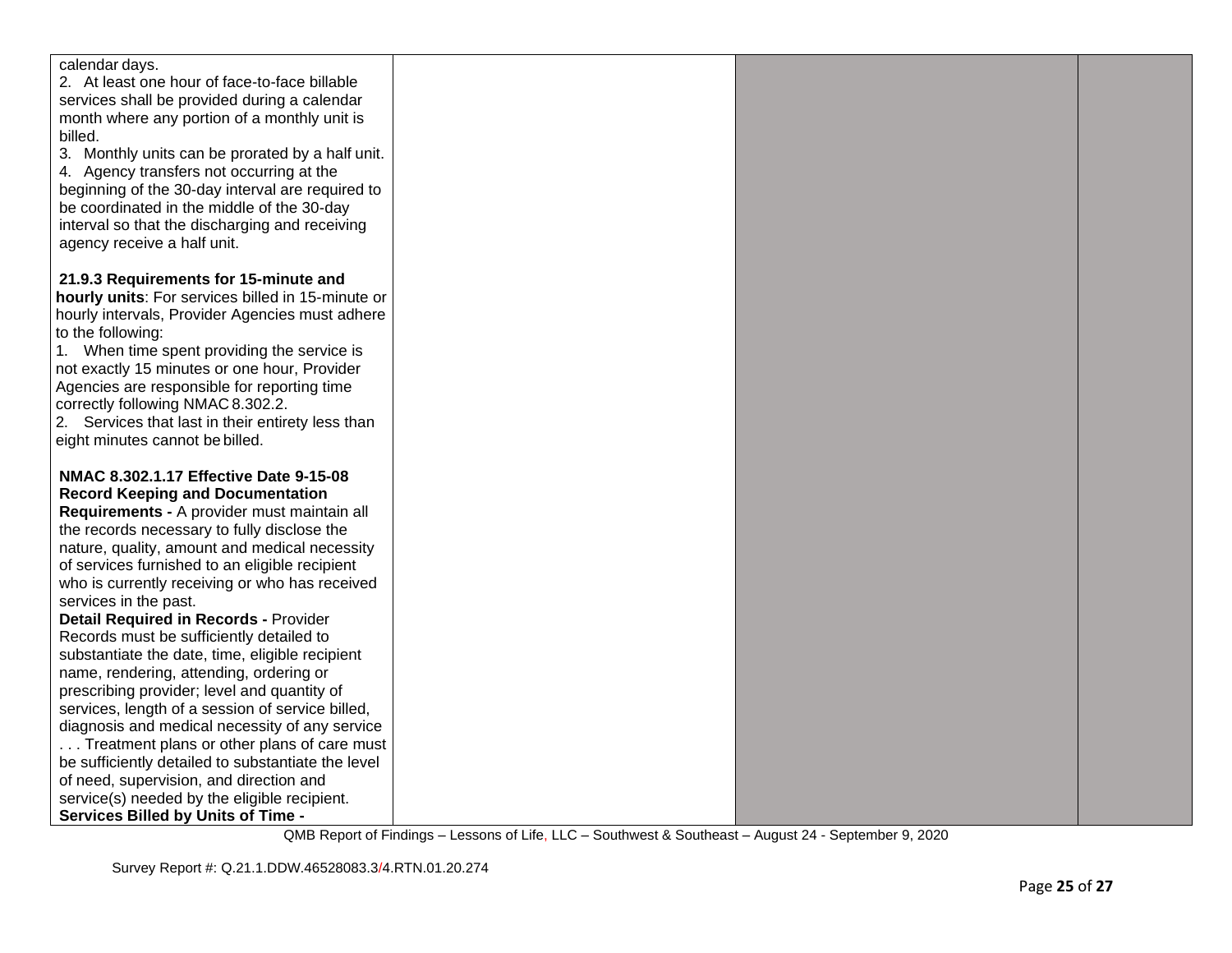| Services billed on the basis of time units spent<br>with an eligible recipient must be sufficiently<br>detailed to document the actual time spent with<br>the eligible recipient and the services provided<br>during that time unit.<br>Records Retention - A provider who receives<br>payment for treatment, services or goods must<br>retain all medical and business records relating<br>to any of the following for a period of at least six<br>years from the payment date:<br>(1) treatment or care of any eligible recipient<br>(2) services or goods provided to any eligible<br>recipient<br>(3) amounts paid by MAD on behalf of any<br>eligible recipient; and<br>(4) any records required by MAD for the<br>administration of Medicaid. |  |  |
|-----------------------------------------------------------------------------------------------------------------------------------------------------------------------------------------------------------------------------------------------------------------------------------------------------------------------------------------------------------------------------------------------------------------------------------------------------------------------------------------------------------------------------------------------------------------------------------------------------------------------------------------------------------------------------------------------------------------------------------------------------|--|--|
|                                                                                                                                                                                                                                                                                                                                                                                                                                                                                                                                                                                                                                                                                                                                                     |  |  |
|                                                                                                                                                                                                                                                                                                                                                                                                                                                                                                                                                                                                                                                                                                                                                     |  |  |